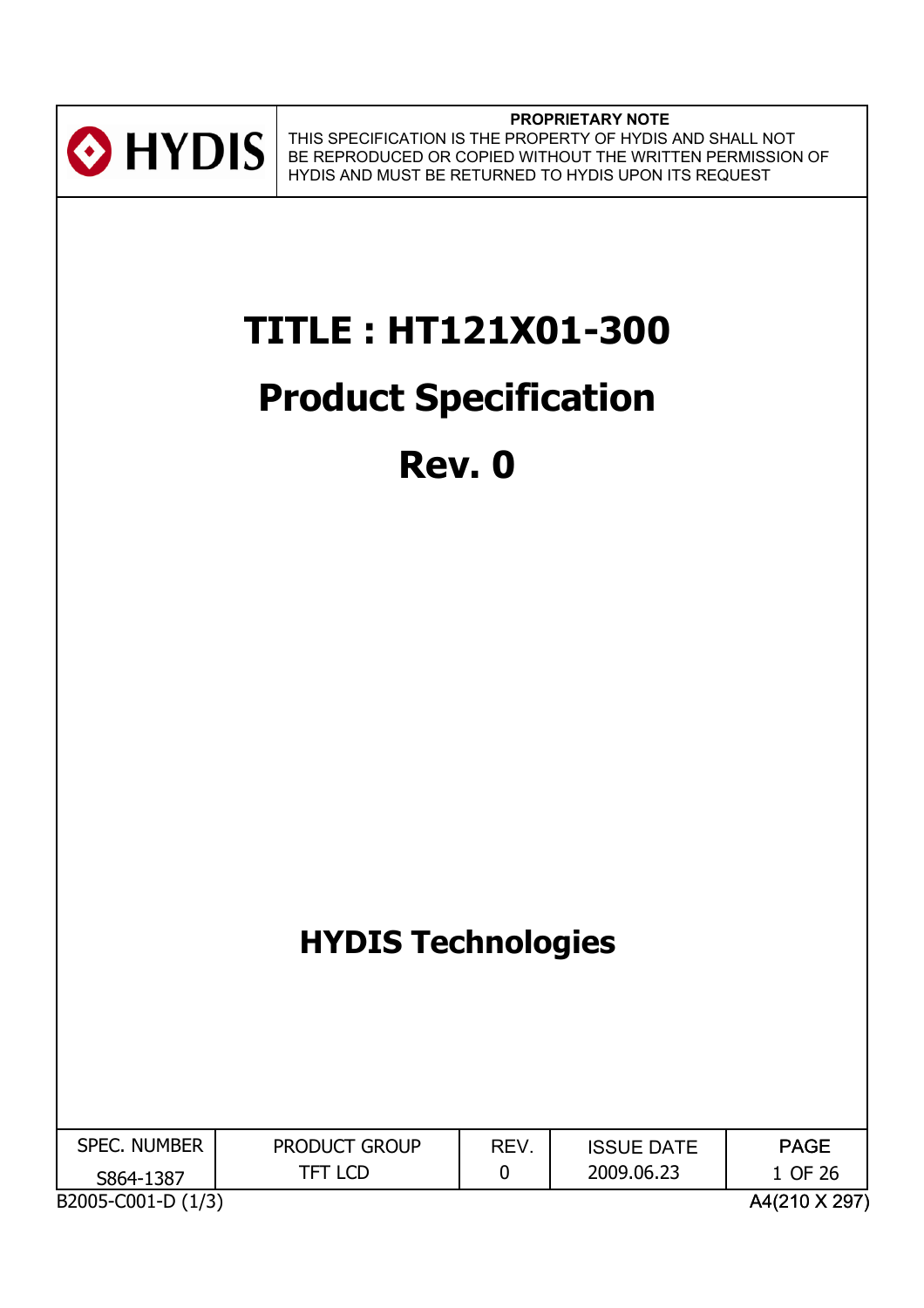| HYDIS <sup>®</sup>        |                                     |            | PRODUCT GROUP          | <b>REV</b>       | <b>ISSUE DATE</b> |  |
|---------------------------|-------------------------------------|------------|------------------------|------------------|-------------------|--|
|                           |                                     |            | TFT LCD PRODUCT        | $\boldsymbol{0}$ | 2009.06.23        |  |
|                           |                                     |            | REVISION HISTORY       |                  |                   |  |
| REV.                      | ECN NO.                             |            | DESCRIPTION OF CHANGES | <b>DATE</b>      | PREPARED          |  |
| $\circ$                   |                                     |            | · Initial Release      | 09.06.23         | S.T.Ko            |  |
|                           |                                     |            |                        |                  |                   |  |
|                           |                                     |            |                        |                  |                   |  |
|                           |                                     |            |                        |                  |                   |  |
|                           |                                     |            |                        |                  |                   |  |
|                           |                                     |            |                        |                  |                   |  |
|                           |                                     |            |                        |                  |                   |  |
|                           |                                     |            |                        |                  |                   |  |
|                           |                                     |            |                        |                  |                   |  |
|                           |                                     |            |                        |                  |                   |  |
|                           |                                     |            |                        |                  |                   |  |
|                           |                                     |            |                        |                  |                   |  |
|                           |                                     |            |                        |                  |                   |  |
|                           |                                     |            |                        |                  |                   |  |
|                           |                                     |            |                        |                  |                   |  |
|                           |                                     |            |                        |                  |                   |  |
|                           |                                     |            |                        |                  |                   |  |
|                           |                                     |            |                        |                  |                   |  |
|                           |                                     |            |                        |                  |                   |  |
|                           |                                     |            |                        |                  |                   |  |
|                           |                                     | SPEC TITLE |                        |                  |                   |  |
| SPEC. NUMBER<br>S864-1387 | <b>PAGE</b><br>2 OF 26              |            |                        |                  |                   |  |
|                           | A4(210 X 297)<br>B2005-C001-D (2/3) |            |                        |                  |                   |  |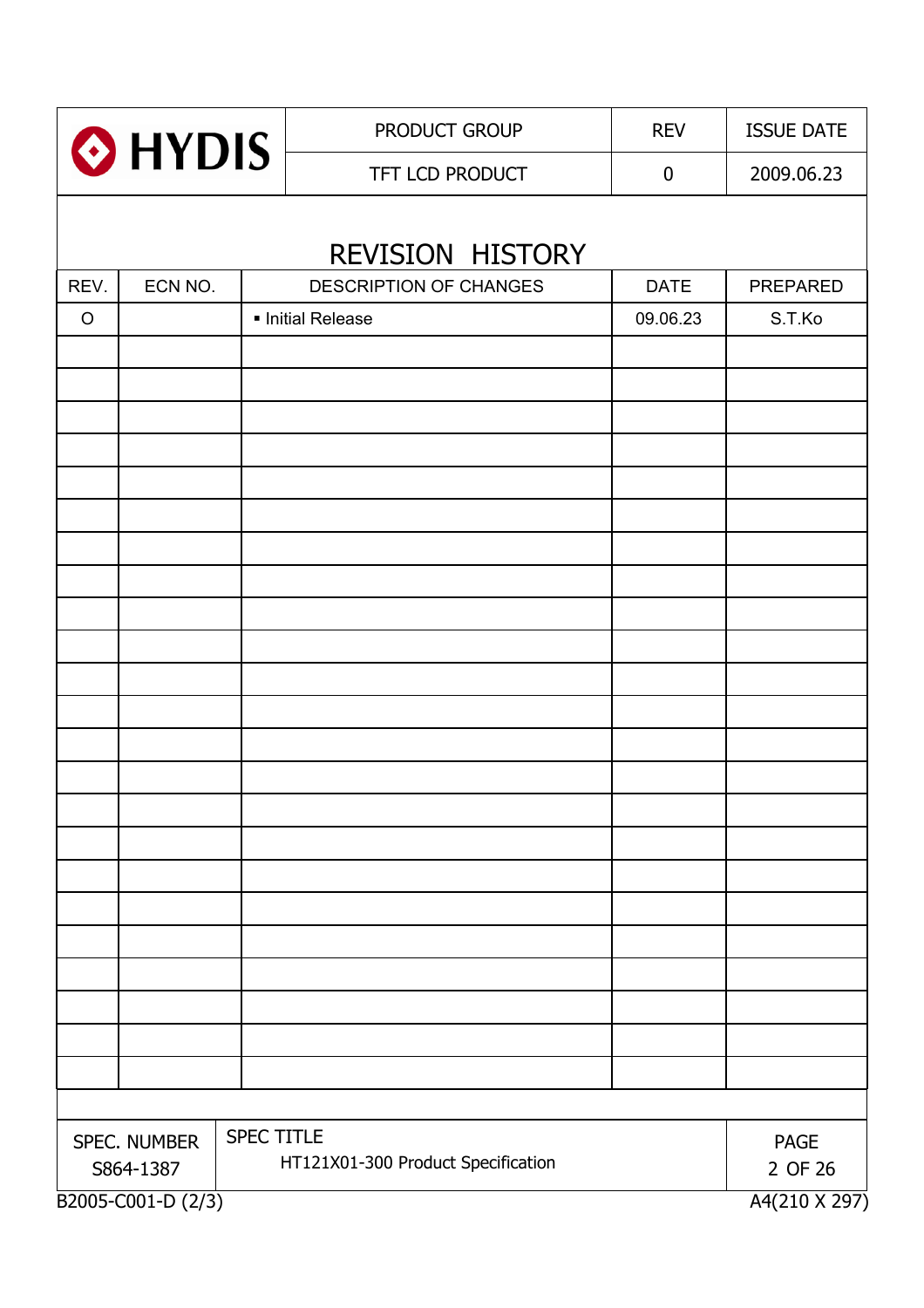

## **Contents**

|      |                                                      | Page           |
|------|------------------------------------------------------|----------------|
|      |                                                      |                |
| 1.0  |                                                      | 4              |
| 2.0  |                                                      | 6              |
| 3.0  |                                                      | $\overline{7}$ |
| 4.0  |                                                      | 8              |
| 5.0  |                                                      | 10             |
| 6.0  |                                                      | 12             |
| 7.0  |                                                      | 14             |
| 8.0  | Input Signals, Display Colors & Gray Scale of Colors | 15             |
| 9.0  |                                                      | 16             |
| 10.0 |                                                      | 17             |
| 11.0 |                                                      | 18             |
| 12.0 |                                                      | 19             |
| 13.0 |                                                      | 20             |
| 14.0 |                                                      | 21             |
| 15.0 |                                                      | 23             |

| <b>SPEC. NUMBER</b> | <b>SPEC TITLE</b>                  | <b>PAGE</b>   |
|---------------------|------------------------------------|---------------|
| S864-1387           | HT121X01-300 Product Specification | 3 OF 26       |
| B2005-C001-D (3/3)  |                                    | A4(210 X 297) |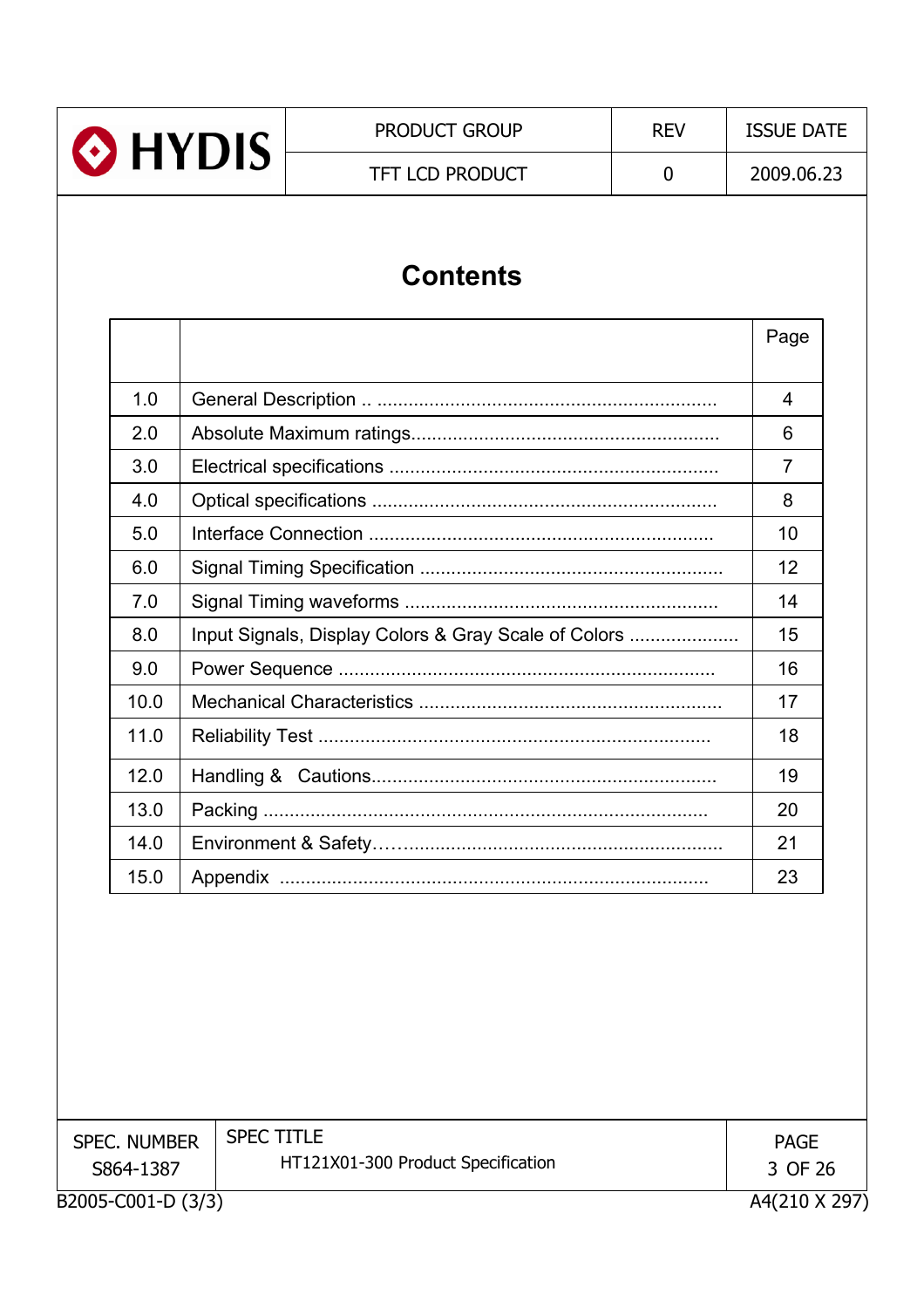| <b>O</b> HYDIS | <b>PRODUCT GROUP</b>   | <b>REV</b> | <b>ISSUE DATE</b> |
|----------------|------------------------|------------|-------------------|
|                | <b>TFT LCD PRODUCT</b> |            | 2009.06.23        |

### **1.0 GENERAL DESCRIPTION**

#### **1.1 Introduction**

HT121X01-300 is a color active matrix TFT LCD module using amorphous silicon TFT's (Thin Film Transistors) as an active switching devices. This module has a 12.1 inch diagonally measured active area with XGA resolutions (1024 horizontal by 768 vertical pixel array). Each pixel is divided into RED, GREEN, BLUE dots which are arranged in vertical stripe and this module can display 262,144 colors. The TFT-LCD panel used for this module is a low reflection and higher color type.



#### **1.2 Features**

- Thin and light weight
- $\bullet$  3.3 V power supply
- Low driving voltage and low power consumption
- $\bullet$  1 Channel LVDS Interface
- Single CCFL (Bottom side/Horizontal Direction)
- $\bullet$  262.144 colors
- Data enable signal mode
- Side Mounting Frame
- $\bullet$  SUS Bezel
- $\bullet$  RoHS

| <b>SPEC. NUMBER</b> | <b>SPEC TITLE</b>                  | <b>PAGE</b>   |
|---------------------|------------------------------------|---------------|
| S864-1387           | HT121X01-300 Product Specification | 4 OF 26       |
| B2005-C001-D (3/3)  |                                    | A4(210 X 297) |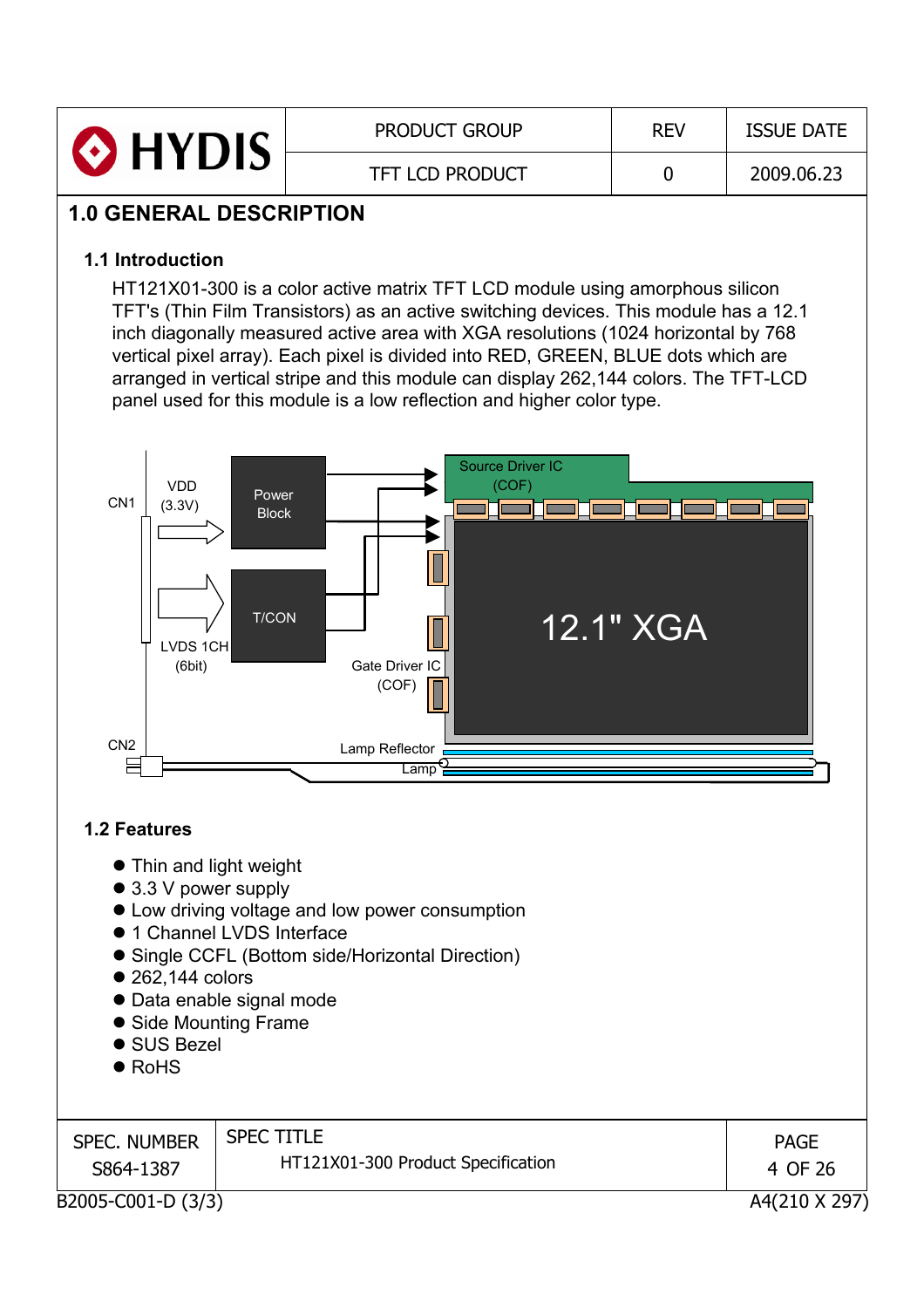| HYDIS           | <b>PRODUCT GROUP</b>   | <b>REV</b> | <b>ISSUE DATE</b> |
|-----------------|------------------------|------------|-------------------|
|                 | <b>TFT LCD PRODUCT</b> |            | 2009.06.23        |
| 1.3 Application |                        |            |                   |

#### ● POS / IPC

#### **1.4 General Specifications**

| <b>Parameter</b>       | <b>Specification</b>                                   | Unit   | <b>Remarks</b> |
|------------------------|--------------------------------------------------------|--------|----------------|
| Active area            | 245.76 (H) $\times$ 184.32 (V)                         | mm     |                |
| Number of pixels       | 1024 (H) $\times$ 768 (V)                              | pixels |                |
| Pixel pitch            | 0.240 (H) $\times$ 0.240 (V)                           | mm     |                |
| Pixel arrangement      | <b>RGB Vertical stripe</b>                             |        |                |
| Display colors         | 262,144                                                | colors |                |
| Display mode           | Normally white                                         |        |                |
| Dimensional<br>outline | 261.0±0.5(W) $\times$ 199.0±0.5(V) $\times$ 5.15(D)Max | mm     |                |
| Weight                 | 295 (Typ.) / 300 (Max.)                                | g      |                |
| Back-light             | 1-CCFL, Horizontal bottom edge type                    |        | Note 1         |

\* Note 1: CCFL (Cold Cathode Fluorescent Lamp)

| <b>SPEC. NUMBER</b><br>S864-1387 | <b>SPEC TITLE</b><br>HT121X01-300 Product Specification | <b>PAGE</b><br>5 OF 26 |
|----------------------------------|---------------------------------------------------------|------------------------|
| B2005-C001-D (3/3)               |                                                         | A4(210 X 297           |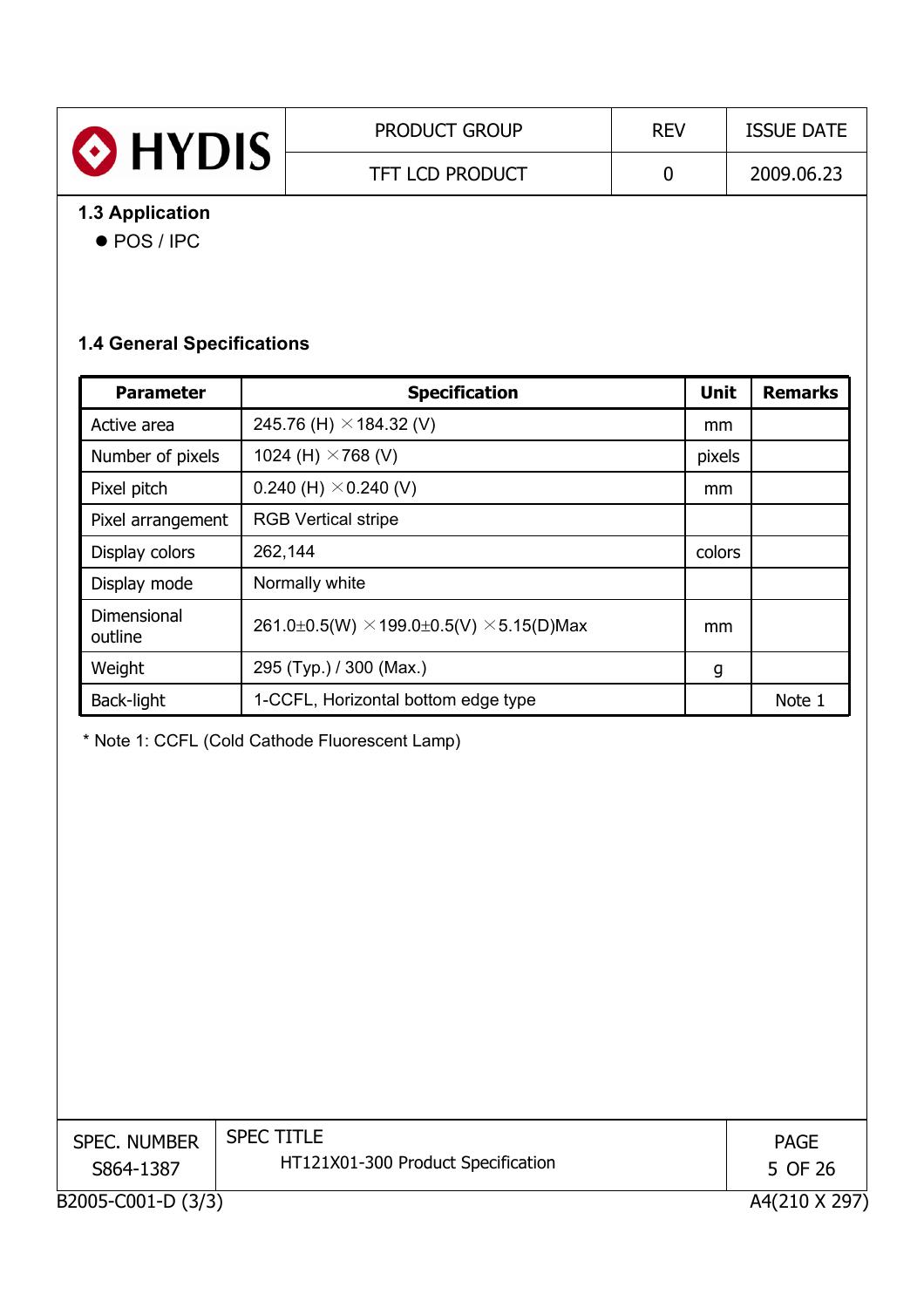| <b>O</b> HYDIS | <b>PRODUCT GROUP</b>   | <b>REV</b> | <b>ISSUE DATE</b> |
|----------------|------------------------|------------|-------------------|
|                | <b>TFT LCD PRODUCT</b> |            | 2009.06.23        |

#### **2.0 ABSOLUTE MAXIMUM RATINGS**

The followings are maximum values which, if exceed, may cause faulty operation or damage to the unit.

| Parameter                      | Symbol                     | Min.      | Max.          | Unit                | <b>Remarks</b>              |
|--------------------------------|----------------------------|-----------|---------------|---------------------|-----------------------------|
| Logic Power Supply             | $V_{DD}$                   | $VSS-0.3$ | 4.0           | V                   | Ta = 25 $\pm$ 2 $\degree$ C |
| Logic Input Voltage            | $\mathsf{V}_{\mathsf{IN}}$ | $VSS-0.3$ | $V_{DD}$ +0.3 | V                   |                             |
| <b>Back-light Lamp Current</b> | <b>IBL</b>                 | 2.0       | 7.0           | mA                  |                             |
| <b>Back-light Frequency</b>    | <b>FBL</b>                 | 45        | 80            | <b>KHz</b>          |                             |
| <b>Operating Temperature</b>   | $\mathsf{T}_{\mathsf{OP}}$ | 0         | $+50$         | $\hat{\mathcal{C}}$ | Note 1                      |
| <b>Storage Temperature</b>     | l <sub>SP</sub>            | $-20$     | +60           | °C                  |                             |

< Table 2. Absolute Maximum Ratings>

Note 1. Temperature and relative humidity range are shown in the figure below.

\* 90 [%] RH Max. (40 $\degree$ C  $\geq$ Ta)

\* Maximum wet-bulb temperature at 39  $\degree$  or less. (Ta > 40 $\degree$ ) No condensation

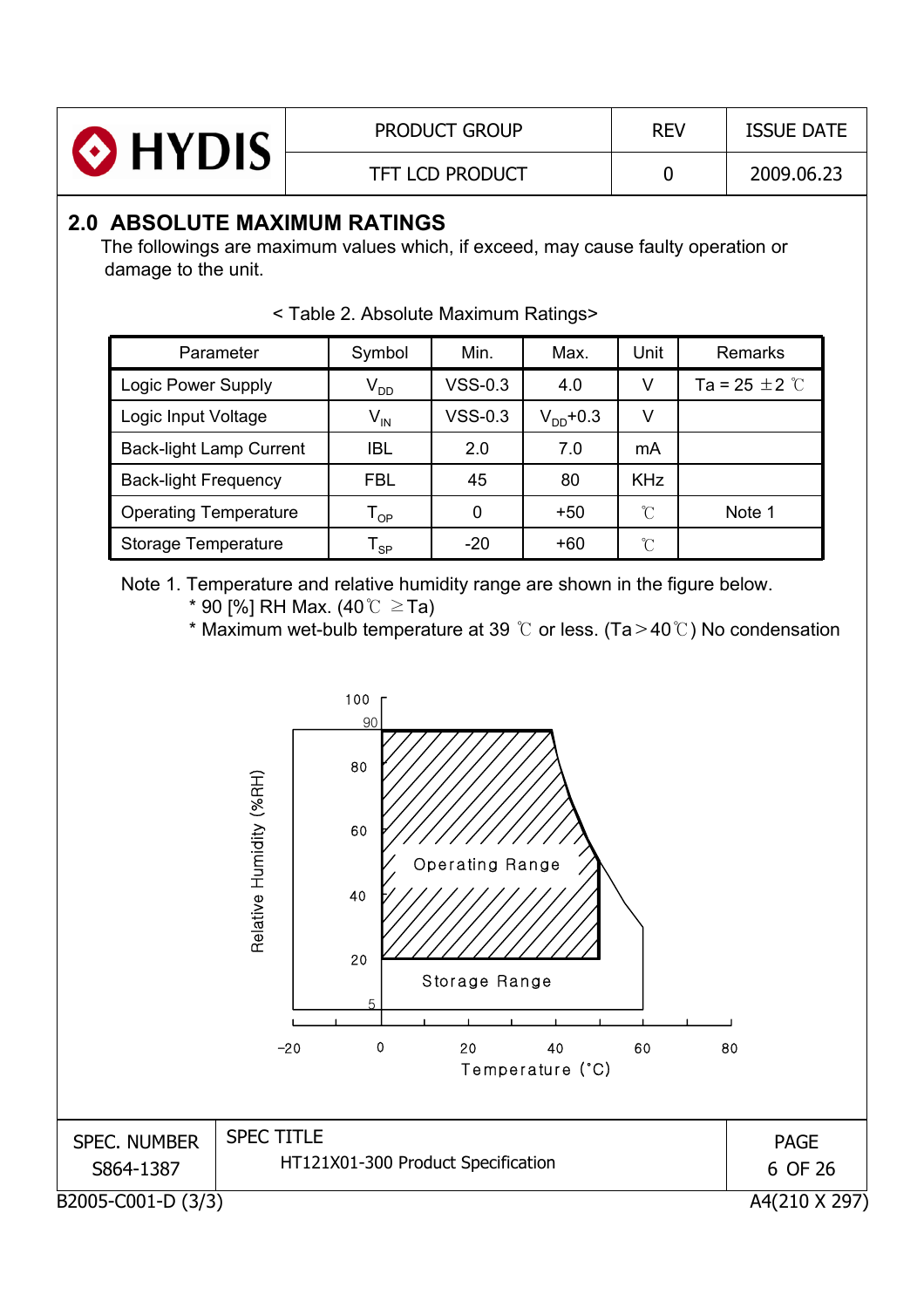|                                                                                                                            |                                      | <b>PRODUCT GROUP</b> |                |        |                |  | <b>REV</b>     | <b>ISSUE DATE</b>       |  |
|----------------------------------------------------------------------------------------------------------------------------|--------------------------------------|----------------------|----------------|--------|----------------|--|----------------|-------------------------|--|
| HYDIS                                                                                                                      |                                      | TFT LCD PRODUCT      |                |        |                |  | $\overline{0}$ | 2009.06.23              |  |
|                                                                                                                            | <b>3.0 ELECTRICAL SPECIFICATIONS</b> |                      |                |        |                |  |                |                         |  |
| <b>3.1Electrical Specifications</b><br>$[Ta = 25 \pm 2^{\circ}C]$<br><table 3.="" electrical="" specifications=""></table> |                                      |                      |                |        |                |  |                |                         |  |
| <b>Parameter</b>                                                                                                           |                                      | Min.                 |                | Typ.   | Max.           |  | <b>Unit</b>    | <b>Remarks</b>          |  |
| <b>Power Supply Voltage</b>                                                                                                | $\mathsf{V}_{\mathsf{DD}}$           | 3.0                  |                | 3.3    | 3.6            |  | V              | Note1                   |  |
| <b>Power Supply Current</b>                                                                                                | $I_{DD}$                             |                      | $\blacksquare$ | 300    | 500            |  | mA             | Note1                   |  |
| <b>CCFL Ignition Time</b>                                                                                                  |                                      |                      |                |        | 1              |  | sec            |                         |  |
| <b>High Level Differential Input</b><br><b>Signal Voltage</b>                                                              |                                      | $V_{\text{IH}}$      |                |        | $+100$         |  | mV             |                         |  |
| Low Level Differential Input Signal<br>Voltage                                                                             |                                      | $-100$<br>$V_{IL}$   |                |        |                |  | mV             |                         |  |
| <b>Back-light Lamp Voltage</b>                                                                                             | $V_{BL}$                             | 690                  |                | 570    | 565            |  | $\rm V_{rms}$  | Note2                   |  |
| <b>Back-light Lamp Current</b>                                                                                             | $I_{BL}$                             | 2.0                  |                | 6.0    | 6.5            |  | mA             |                         |  |
| Back-light Lamp operating<br>Frequency                                                                                     | $F_{\rm L}$                          | 45                   |                |        | 80             |  | <b>KHz</b>     | One Lamp, Note3         |  |
| Lamp Start Voltage                                                                                                         |                                      | 1,100                |                |        |                |  | $V_{\rm rms}$  | At Ta=25 $C$ ,<br>Note4 |  |
|                                                                                                                            |                                      | 1,380                |                | ÷.     | $\blacksquare$ |  | $V_{rms}$      | At Ta=0°C, Note4        |  |
| Lamp Life                                                                                                                  |                                      |                      | 12,000         | 15,000 | $\blacksquare$ |  | <b>Hrs</b>     | $IRI$ = 6mA, Note5      |  |
|                                                                                                                            |                                      |                      |                | 1.0    | 1.65           |  | W              | Note1                   |  |
| <b>Power Consumption</b>                                                                                                   | $P_{BL}$                             | $\blacksquare$       |                | 3.42   | 3.68           |  | W              | $IRI$ =6mA, Note6       |  |
|                                                                                                                            | $P_{\text{total}}$                   | $\blacksquare$       |                | 4.42   | 5.33           |  | W              |                         |  |

Notes : 1. The supply voltage is measured and specified at the interface connector of LCM.

The current draw and power consumption specified is for 3.3V at 25 $^{\circ}$ C a) Typ: Windows XP desktop Pattern b) Max: V2 Skip Pattern (L128) a) Typ: Windows  $\overline{XP}$  desktop Pattern

- 2. Reference value, which is measured with Samsung Electric SIC-180 Inverter. (VBL Min is value at IBL Min and VBL Max is value at IBL Max)
- 3. The lamp frequency should be selected as different as possible from the horizontal synchronous frequency and its harmonics to avoid interference which may cause line flow on the display.
- 4. For starting the backlight unit, the output voltage of DC/AC's transformer should be larger than the minimum lamp starting voltage.(1,100 Vrms at 25  $\degree$  & 1,380 Vrms at 0  $\degree$ C) If an inverter has shutdown function it should keep its output for more than 1 second even if the lamp connector open. Otherwise the lamps may not to be turned on.
- 5. End of Life shall be determined by the time when any of the following is satisfied under continuous lighting at  $25^{\circ}$  and IBL = 6.0[mA].
	- Intensity drops to 50% of the Initial Value.
- 6. Calculated value for reference (VBL  $\times$  IBL)

| <b>SPEC. NUMBER</b> | <b>SPEC TITLE</b>                  | <b>PAGE</b>   |
|---------------------|------------------------------------|---------------|
| S864-1387           | HT121X01-300 Product Specification | 7 OF 26       |
| B2005-C001-D (3/3)  |                                    | A4(210 X 297) |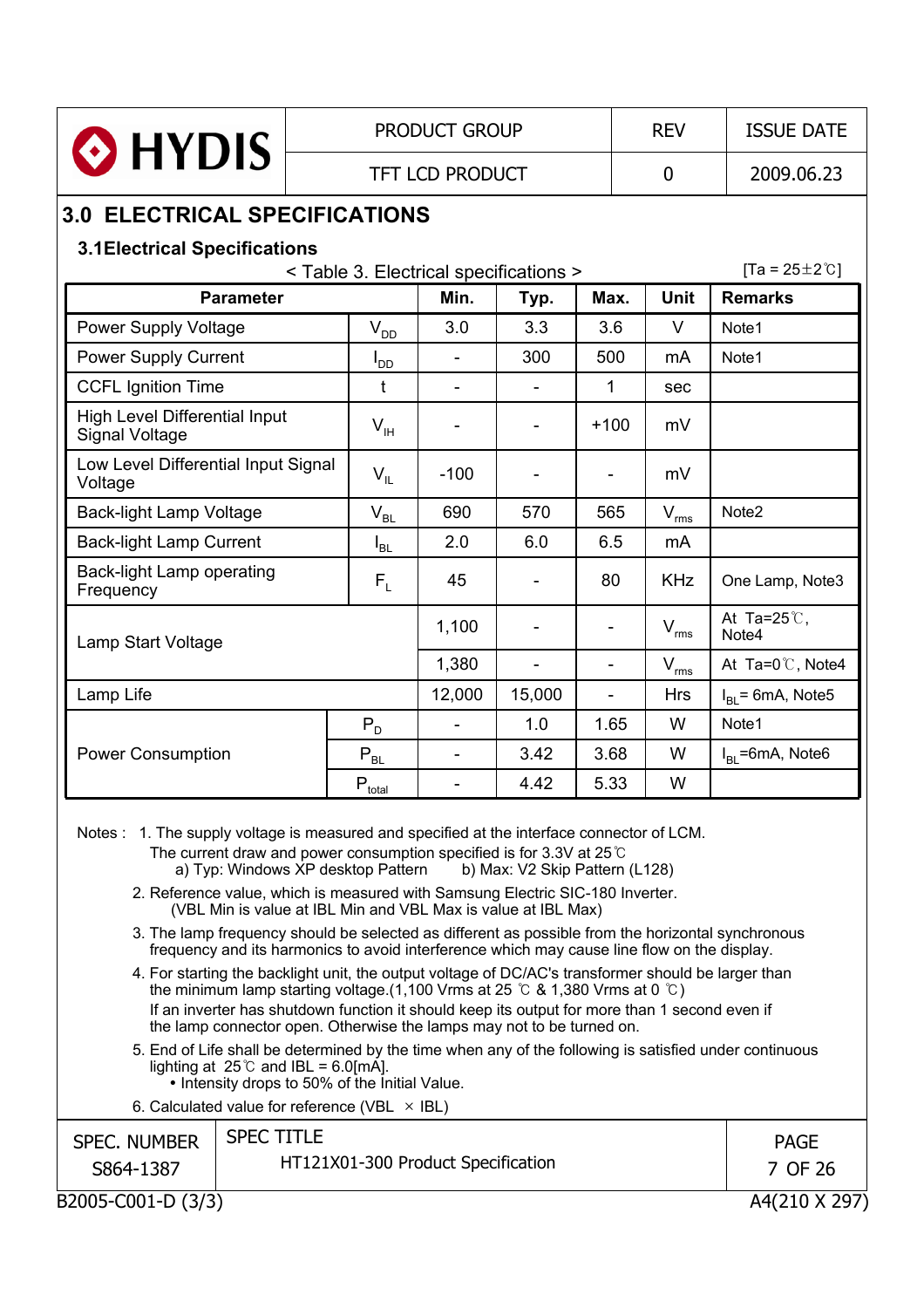| <b>O</b> HYDIS | <b>PRODUCT GROUP</b>   | <b>REV</b> | <b>ISSUE DATE</b> |
|----------------|------------------------|------------|-------------------|
|                | <b>TFT LCD PRODUCT</b> |            | 2009.06.23        |

## **4.0 OPTICAL SPECIFICATION**

#### **4.1 Overview**

The test of Optical specifications shall be measured in a dark room (ambient luminance  $\leq 1$  lux and temperature =  $25\pm2$ °C) with the equipment of Luminance meter system (Goniometer system and TOPCONE BM-5) and test unit shall be located at an approximate distance 50cm from the LCD surface at a viewing angle of  $\Theta$  and  $\Phi$  equal to 0°. We refer to  $\Theta_{\sf Q=0}$  (=  $\Theta_3$  ) as the 3 o'clock direction (the "right"),  $\Theta_{\sf Q=90}$  (=  $\Theta_{12}$  ) as the 12 o'clock direction ("upward"),  $\Theta_{\textit{Q=180}}$  (=  $\Theta_{9}$ ) as the 9 o'clock direction ("left") and

 $\Theta_{\emptyset=270} (= \Theta_6)$  as the 6 o'clock direction ("bottom"). While scanning  $\Theta$  and/or Ø, the center of the measuring spot on the Display surface shall stay fixed. The backlight should be operating for 30 minutes prior to measurement... VDD shall be 3.3+/- 0.3V at 25°C. Optimum viewing angle direction is 6 o'clock.

#### **4.2 Optical Specifications**

| <b>Parameter</b>          |                           | Symbol            | <b>Condition</b>             | Min.                               | Typ.           | Max.  | Unit                     | <b>Remark</b>     |               |
|---------------------------|---------------------------|-------------------|------------------------------|------------------------------------|----------------|-------|--------------------------|-------------------|---------------|
|                           |                           | Horizontal        | $\Theta_3$                   |                                    | 30             | 45    | ÷,                       | Deg.              |               |
| Viewing<br>Angle<br>range |                           |                   | $\Theta_{\underline{\bf 9}}$ | CR > 10                            | 30             | 45    | ÷,                       | Deg.              | Note 1        |
|                           |                           |                   | $\Theta_{\underline{12}}$    |                                    | 10             | 15    | $\overline{\phantom{a}}$ | Deg.              |               |
|                           |                           | Vertical          | $\Theta_{\bf 6}$             |                                    | 20             | 30    | $\blacksquare$           | Deg.              |               |
| Luminance Contrast ratio  |                           |                   | <b>CR</b>                    | $\Theta = 0^{\circ}$               |                | 300   | $\overline{\phantom{a}}$ |                   | Note 2        |
| Luminance<br>of White     |                           | 1 Point<br>Center | $Y_w$                        | $\Theta = 0^{\circ}$               | 190            | 220   | $\overline{\phantom{a}}$ | cd/m <sup>2</sup> | Note 3        |
| White                     |                           | 5 Points          | $\Delta$ Y5                  | $IBL = 6mA$                        | 80             | 85    | $\overline{\phantom{a}}$ |                   |               |
| Luminance<br>uniformity   |                           | 13 Points         | $\triangle$ Y13              |                                    | 65             | 75    |                          | $\frac{0}{0}$     | Note 4        |
|                           |                           |                   | $\mathsf{X}_{\mathsf{w}}$    | $\Theta = 0^{\circ}$               | 0.295          | 0.325 | 0.355                    |                   | Note 5        |
|                           | <b>White Chromaticity</b> |                   | $y_w$                        |                                    | 0.320          | 0.350 | 0.380                    |                   |               |
|                           |                           | Red               | $\mathsf{X}_\mathsf{R}$      |                                    | 0.551          | 0.581 | 0.611                    |                   |               |
|                           |                           |                   | У <sub>R</sub>               | $\Theta = 0^{\circ}$               | 0.307          | 0.337 | 0.367                    |                   |               |
| Reproduction              |                           | Green             | $\mathsf{x}_{\mathsf{G}}$    |                                    | 0.279          | 0.309 | 0.339                    |                   |               |
| Of color                  |                           |                   | $y_{G}$                      |                                    | 0.514          | 0.544 | 0.574                    |                   |               |
|                           |                           | <b>Blue</b>       | $X_B$                        |                                    | 0.120          | 0.150 | 0.180                    |                   |               |
|                           |                           |                   | У <sub>в</sub>               |                                    | 0.125          | 0.155 | 0.183                    |                   |               |
| Response                  |                           | <b>Rise</b>       | $T_{\rm r}$                  | Ta= $25^\circ$ C                   | $\overline{a}$ | 10    | 20                       | ms                |               |
| <b>Time</b>               |                           | Decay             | $T_d$                        | $\Theta = 0^{\circ}$               |                | 20    | 40                       | ms                | Note 6        |
| <b>Cross Talk</b>         |                           | <b>CT</b>         | $\Theta = 0^{\circ}$         | ÷,                                 | $\overline{a}$ | 2.0   | $\%$                     | Note 7            |               |
|                           |                           |                   |                              |                                    |                |       |                          |                   |               |
| <b>SPEC. NUMBER</b>       |                           | <b>SPEC TITLE</b> |                              |                                    |                |       |                          |                   | <b>PAGE</b>   |
| S864-1387                 |                           |                   |                              | HT121X01-300 Product Specification |                |       |                          |                   | 8 OF 26       |
| B2005-C001-D (3/3)        |                           |                   |                              |                                    |                |       |                          |                   | A4(210 X 297) |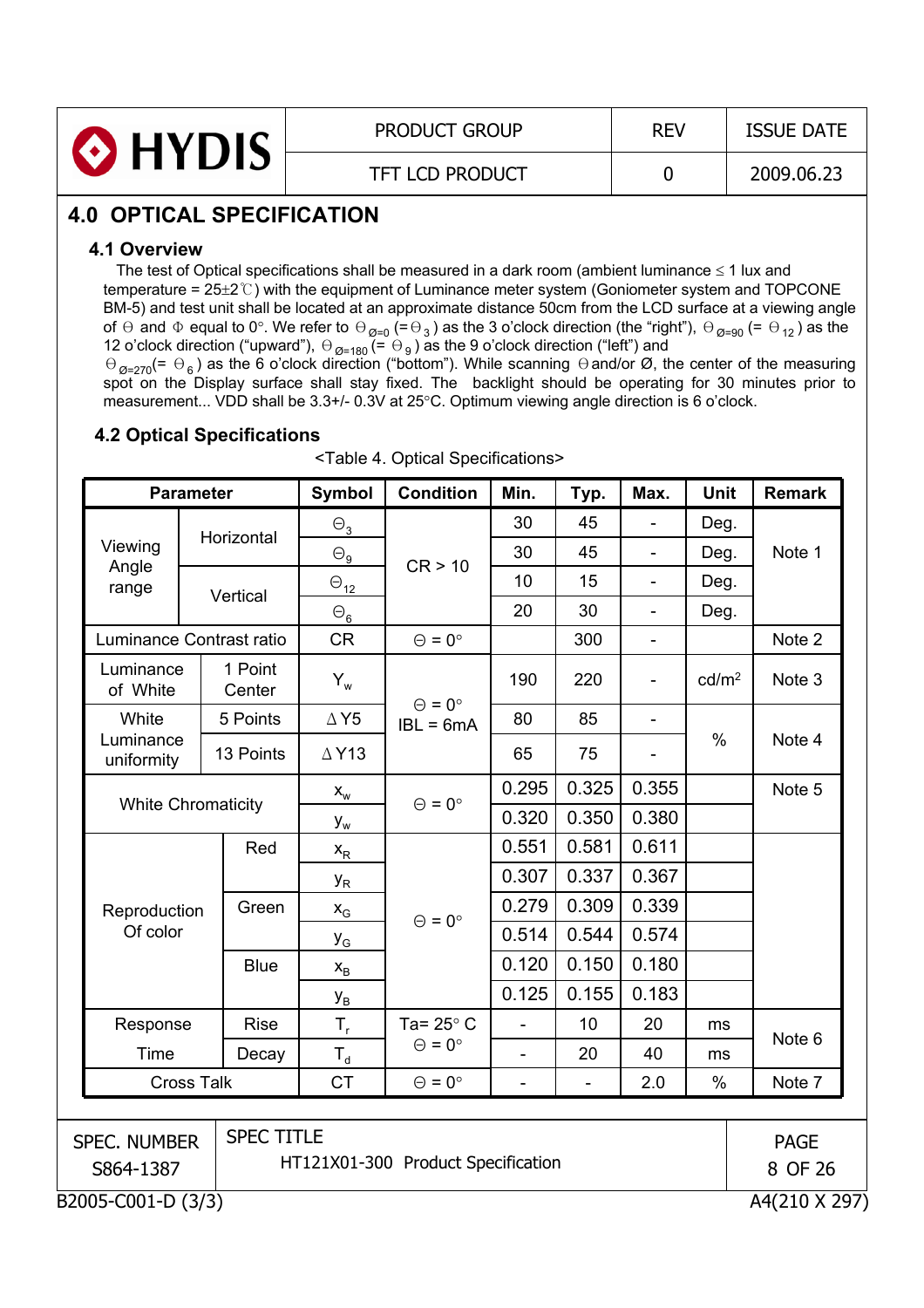|       | O HYDIS               | <b>PRODUCT GROUP</b>                                                                                                                                                                                                                                                                                                                                            | <b>REV</b>  | <b>ISSUE DATE</b> |
|-------|-----------------------|-----------------------------------------------------------------------------------------------------------------------------------------------------------------------------------------------------------------------------------------------------------------------------------------------------------------------------------------------------------------|-------------|-------------------|
|       |                       | <b>TFT LCD PRODUCT</b>                                                                                                                                                                                                                                                                                                                                          | $\mathbf 0$ | 2009.06.23        |
| Note: |                       |                                                                                                                                                                                                                                                                                                                                                                 |             |                   |
| 1.    |                       | Viewing angle is the angle at which the contrast ratio is greater than 10. The viewing are<br>determined for the horizontal or 3, 9 o'clock direction and the vertical or 6, 12 o'clock<br>direction with respect to the optical axis which is normal to the LCD surface (see FIGURE                                                                            |             |                   |
| 2.    | 1 shown in Appendix). | Contrast measurements shall be made at viewing angle of $\Theta$ = 0° and at the center of the<br>LCD surface. Luminance shall be measured with all pixels in the view field set first to<br>white, then to the dark (black) state. (See FIGURE 1 shown in Appendix) Luminance<br>Contrast Ratio (CR) is defined mathematically.                                |             |                   |
|       | $CR =$                | Luminance when displaying a white raster                                                                                                                                                                                                                                                                                                                        |             |                   |
|       |                       | Luminance when displaying a black raster                                                                                                                                                                                                                                                                                                                        |             |                   |
| 3.    | current.              | Center Luminance of white is defined as luminance values of center 1 point across the<br>LCD surface. Luminance shall be measured with all pixels in the view field set first to<br>white. This measurement shall be taken at the locations shown in FIGURE 2 for a total of<br>the measurements per display. And the typical luminance is measured at 6mA lamp |             |                   |
| 4.    | shown in Appendix).   | The White luminance uniformity on LCD surface is then expressed as : $\Delta Y$ = Minimum<br>Luminance of 5(or 13) points / Maximum Luminance of 5(or 13) points (see FIGURE 2                                                                                                                                                                                  |             |                   |
| 5.    |                       | The color chromaticity coordinates specified in Table 4 shall be calculated from the<br>spectral data measured with all pixels first in red, green, blue and white. Measurements<br>shall be made at the center of the panel.                                                                                                                                   |             |                   |
| 6.    |                       | The electro-optical response time measurements shall be made as FIGURE 3 shown in<br>Appendix by switching the "data" input signal ON and OFF. The times needed for the<br>luminance to change from 10% to 90% is Tr, and 90% to 10% is Td.                                                                                                                     |             |                   |
| 7.    |                       | Cross-Talk of one area of the LCD surface by another shall be measured by comparing<br>the luminance $(Y_A)$ of a 25mm diameter area, with all display pixels set to a gray level, to<br>the luminance $(Y_R)$ of that same area when any adjacent area is driven dark. (See<br>FIGURE 4 shown in Appendix).                                                    |             |                   |
|       |                       |                                                                                                                                                                                                                                                                                                                                                                 |             |                   |
|       |                       |                                                                                                                                                                                                                                                                                                                                                                 |             |                   |
|       |                       |                                                                                                                                                                                                                                                                                                                                                                 |             |                   |
|       | <b>SPEC. NUMBER</b>   | <b>SPEC TITLE</b>                                                                                                                                                                                                                                                                                                                                               |             | <b>PAGE</b>       |
|       | S864-1387             | HT121X01-300 Product Specification                                                                                                                                                                                                                                                                                                                              |             | 9 OF 26           |
|       | B2005-C001-D (3/3)    |                                                                                                                                                                                                                                                                                                                                                                 |             | A4(210 X 297)     |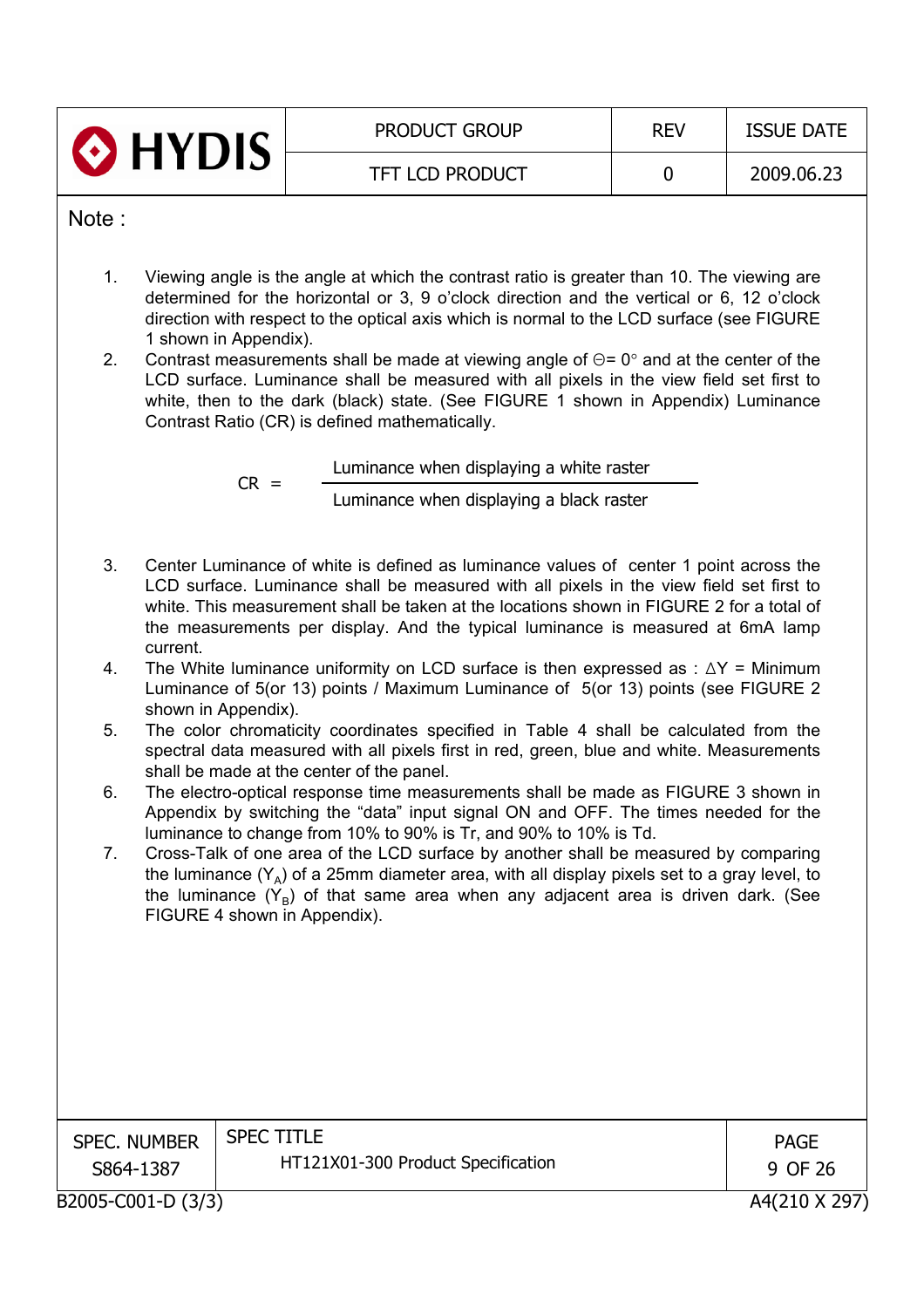|     |                           |                                     | <b>PRODUCT GROUP</b>   |                                                                                     | <b>REV</b>  | <b>ISSUE DATE</b>       |
|-----|---------------------------|-------------------------------------|------------------------|-------------------------------------------------------------------------------------|-------------|-------------------------|
|     | $\odot$ HYDIS             |                                     | <b>TFT LCD PRODUCT</b> |                                                                                     | $\mathbf 0$ | 2009.06.23              |
| 5.0 |                           | <b>INTERFACE CONNECTION.</b>        |                        |                                                                                     |             |                         |
|     |                           | 5.1 Electrical Interface Connection |                        |                                                                                     |             |                         |
|     |                           |                                     |                        |                                                                                     |             |                         |
|     |                           |                                     |                        | <table 5.="" assignments="" connector="" for="" interface="" pin="" the=""></table> |             |                         |
|     | CN <sub>1</sub>           | Interface connector                 |                        | Hirose/DF19KR-20P-1H or equivalent                                                  |             |                         |
|     |                           | User side connector                 |                        | Hirose/DF19G-20S-1C or equivalent                                                   |             |                         |
|     | Pin No                    |                                     |                        | Function                                                                            |             | Remark                  |
|     |                           | Symbol<br>VDD1                      |                        |                                                                                     |             |                         |
|     | 1                         |                                     |                        | Power Supply: +3.3V                                                                 |             |                         |
|     | $\overline{2}$<br>3       | VDD <sub>2</sub>                    |                        | Power Supply: +3.3V                                                                 |             |                         |
|     |                           | <b>VSS</b><br><b>VSS</b>            | Ground<br>Ground       |                                                                                     |             |                         |
|     | 4<br>5                    | RINO-                               |                        |                                                                                     |             |                         |
|     | 6                         | RIN <sub>0</sub> +                  |                        | LVDS Negative data signal (-)                                                       |             | Tx pin $#48$            |
|     | $\overline{7}$            | <b>VSS</b>                          | Ground                 | LVDS Positive data signal (+)<br>Tx pin $#47$                                       |             |                         |
|     | 8                         | RIN1-                               |                        |                                                                                     |             | Tx pin $#46$            |
|     | 9                         | $RIN1+$                             |                        | LVDS Negative data signal (-)                                                       |             |                         |
|     | 10                        | <b>VSS</b>                          | Ground                 | LVDS Positive data signal (+)                                                       |             | Tx pin $#45$            |
|     | 11                        | RIN2-                               |                        | LVDS Negative data signal (-)                                                       |             | Tx pin $#42$            |
|     | 12                        | RIN <sub>2</sub> +                  |                        | LVDS Positive data signal (+)                                                       |             | Tx pin $#41$            |
|     | 13                        | <b>VSS</b>                          | Ground                 |                                                                                     |             |                         |
|     | 14                        | <b>RCLKIN-</b>                      |                        | LVDS Negative clock signal (-)                                                      |             | Tx pin $#40$            |
|     | 15                        | RCLKIN+                             |                        | LVDS Positive clock signal (+)                                                      |             | Tx pin $#39$            |
|     | 16                        | <b>VSS</b>                          | Ground                 |                                                                                     |             |                         |
|     | 17                        | <b>NC</b>                           | No Connection          |                                                                                     |             |                         |
|     | 18                        | <b>NC</b>                           | No Connection          |                                                                                     |             |                         |
|     | 19                        | <b>NC</b>                           | No Connection          |                                                                                     |             |                         |
|     | 20                        | <b>NC</b>                           | No Connection          |                                                                                     |             |                         |
|     |                           |                                     |                        |                                                                                     |             |                         |
|     |                           | <b>SPEC TITLE</b>                   |                        |                                                                                     |             |                         |
|     | SPEC. NUMBER<br>S864-1387 |                                     |                        | HT121X01-300 Product Specification                                                  |             | <b>PAGE</b><br>10 OF 26 |
|     | B2005-C001-D (3/3)        |                                     |                        |                                                                                     |             | A4(210 X 297)           |

 $\overline{\mathbf{r}}$ 

Ē

 $\overline{1}$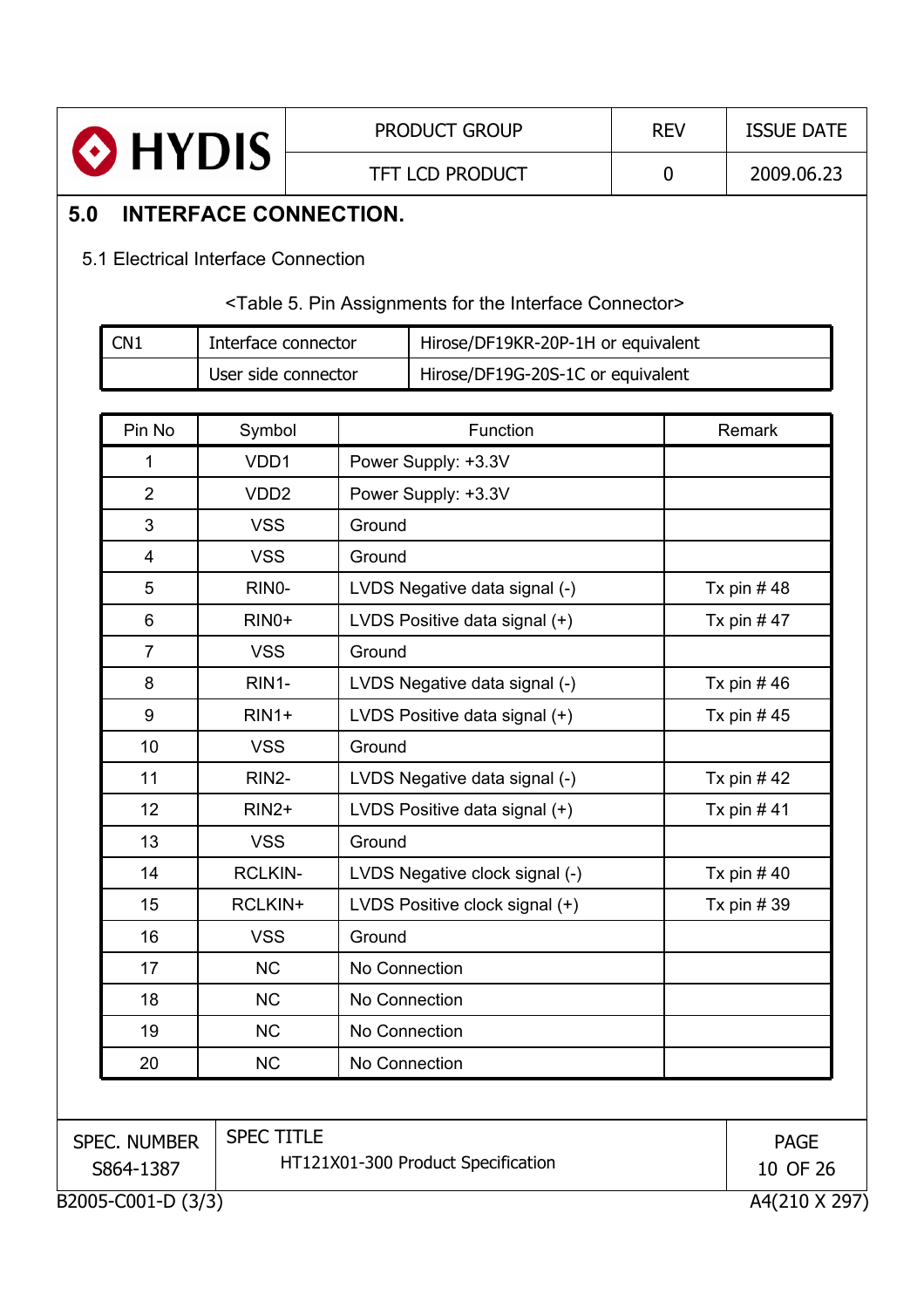| HYDIS | <b>PRODUCT GROUP</b>   | <b>REV</b> | <b>ISSUE DATE</b> |
|-------|------------------------|------------|-------------------|
|       | <b>TFT LCD PRODUCT</b> |            | 2009.06.23        |

## **5.2. Back-light Interface**

| Pin No | <b>INPUT</b> | <b>Function</b> | Remarks      |
|--------|--------------|-----------------|--------------|
|        | HOT          | High voltage    | Pink         |
|        | COLD         | Ground          | <b>Black</b> |

#### **5.3. LVDS Interface**

LVDS Transmitter: THC63LVDM83A or equivalent.

| <b>Input</b>                     |                | <b>Transmitter</b> |                                    | <b>Interface</b><br><b>DF19KR-20P-1H</b> |               |                         |  |  |
|----------------------------------|----------------|--------------------|------------------------------------|------------------------------------------|---------------|-------------------------|--|--|
| signal                           | <b>Pin No</b>  | <b>Pin No</b>      | System (Tx)                        | TFT-LCD (Rx)                             | Pin No.       | <b>Remark</b>           |  |  |
| R <sub>0</sub>                   | 51             |                    |                                    |                                          |               |                         |  |  |
| R1                               | 52             |                    |                                    |                                          |               |                         |  |  |
| R <sub>2</sub>                   | 54             |                    |                                    |                                          |               |                         |  |  |
| R <sub>3</sub>                   | 55             | 48<br>47           | OUT0-<br>OUT0+                     | INO-<br>$IN0+$                           | $\frac{5}{6}$ |                         |  |  |
| R <sub>4</sub>                   | 56             |                    |                                    |                                          |               |                         |  |  |
| R <sub>5</sub>                   | 3              |                    |                                    |                                          |               |                         |  |  |
| G <sub>0</sub>                   | $\overline{4}$ |                    |                                    |                                          |               |                         |  |  |
| G <sub>1</sub>                   | 6              |                    |                                    |                                          |               |                         |  |  |
| G <sub>2</sub>                   | $\overline{7}$ |                    |                                    |                                          |               |                         |  |  |
| G <sub>3</sub>                   | 11             |                    |                                    |                                          |               |                         |  |  |
| G <sub>4</sub>                   | 12             | 46<br>45           | OUT1-<br>$OUT1+$                   | $IN1-$<br>$IN1+$                         | $\bf 8$<br>9  |                         |  |  |
| G <sub>5</sub>                   | 14             |                    |                                    |                                          |               |                         |  |  |
| B <sub>0</sub>                   | 15             |                    |                                    |                                          |               |                         |  |  |
| B <sub>1</sub>                   | 19             |                    |                                    |                                          |               |                         |  |  |
| <b>B2</b>                        | 20             |                    |                                    |                                          |               |                         |  |  |
| B <sub>3</sub>                   | 22             |                    |                                    |                                          |               |                         |  |  |
| B <sub>4</sub>                   | 23             |                    |                                    |                                          |               |                         |  |  |
| <b>B5</b>                        | 24             | 42<br>41           | OUT <sub>2</sub> -<br>$OUT2+$      | $IN2-$<br>$IN2+$                         | 11<br>12      |                         |  |  |
| <b>HSYNC</b>                     | 27             |                    |                                    |                                          |               |                         |  |  |
| <b>VSYNC</b>                     | 28             |                    |                                    |                                          |               |                         |  |  |
| DE                               | 30             |                    |                                    |                                          |               |                         |  |  |
| <b>MCLK</b>                      | 31             | 40                 | CLKOUT-                            | CLKIN-                                   | 14            |                         |  |  |
|                                  |                | 39                 | CLKOUT+                            | CLKIN+                                   | 15            |                         |  |  |
| <b>SPEC. NUMBER</b><br>S864-1387 |                | <b>SPEC TITLE</b>  | HT121X01-300 Product Specification |                                          |               | <b>PAGE</b><br>11 OF 26 |  |  |
| B2005-C001-D (3/3)               |                |                    |                                    |                                          |               | A4(210 X 297)           |  |  |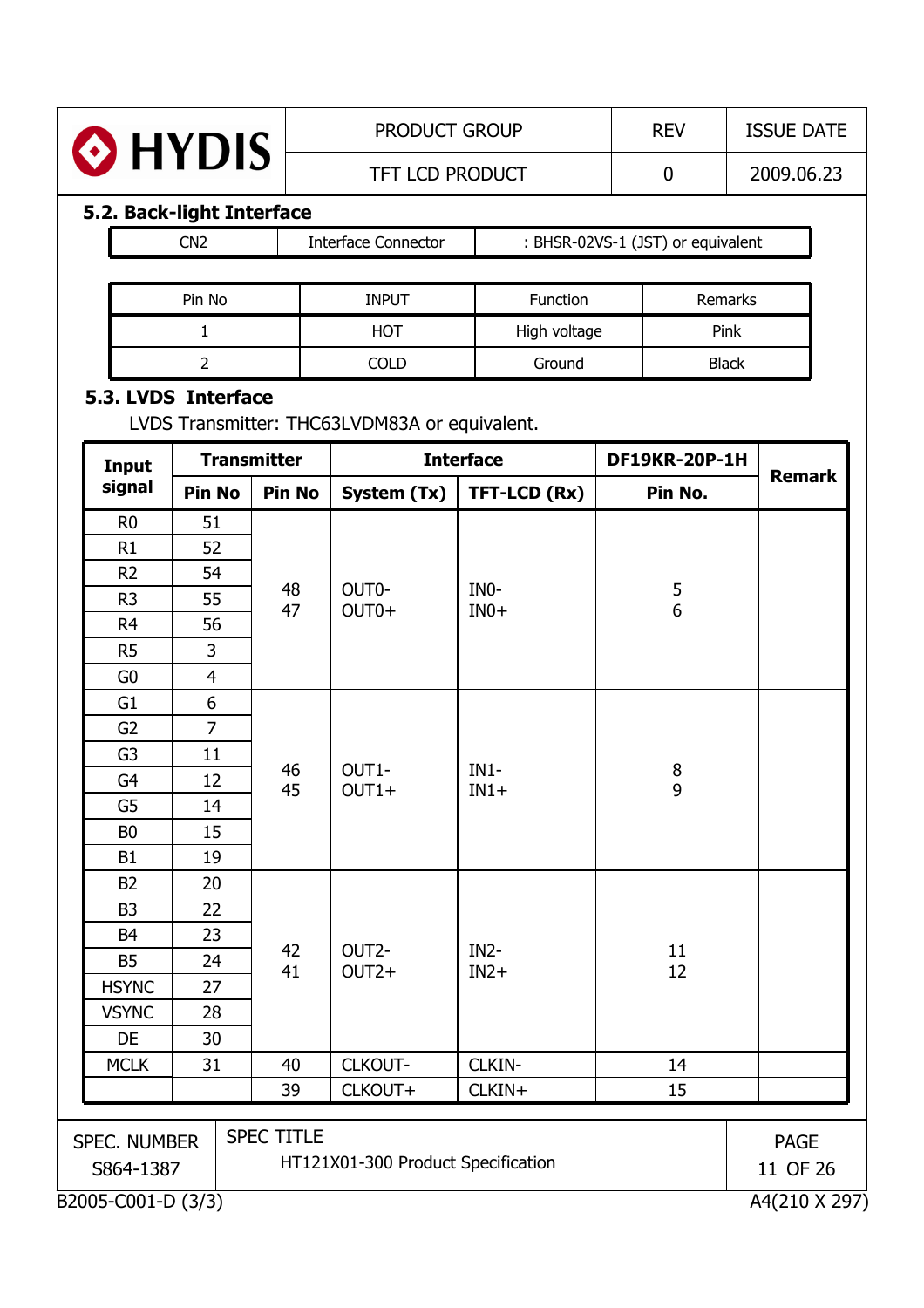

## **6.0. SIGNAL TIMING SPECIFICATIONS**

#### **6.1 The 12.1"XGA LCM is operated by the only DE mode (LVDS Transmitter Input)**

| <b>Item</b>               |                  | Symbols    | Min  | Typ  | <b>Max</b> | Unit       |
|---------------------------|------------------|------------|------|------|------------|------------|
|                           | Frequency        | 1/Tc       |      | 65   | 80         | <b>MHz</b> |
| <b>Clock</b>              | <b>High Time</b> | <b>Tch</b> | 4.5  |      |            | ns         |
|                           | Low Time         | Td         | 4.5  |      |            | ns         |
|                           | Setup Time       | Tds        | 2.7  |      |            | ns         |
| Data                      | <b>Hold Time</b> | Tdh        | 0    |      |            | ns         |
| Data Enable Setup Time    |                  | <b>Tes</b> | 2.7  |      |            | ns         |
| Frame Period              |                  | Tv         | 772  | 806  | 1022       | lines      |
| Vertical Display Period   |                  | Tvd        | 768  | 768  | 768        | lines      |
| One Line Scanning Period  |                  | Th         | 1100 | 1344 | 2046       | clocks     |
| Horizontal Display Period |                  | Thd        | 1024 | 1024 | 1024       | clocks     |

| <b>SPEC. NUMBER</b> | <b>SPEC TITLE</b>                  | <b>PAGE</b>   |
|---------------------|------------------------------------|---------------|
| S864-1387           | HT121X01-300 Product Specification | 12 OF 26      |
| B2005-C001-D (3/3)  |                                    | A4(210 X 297) |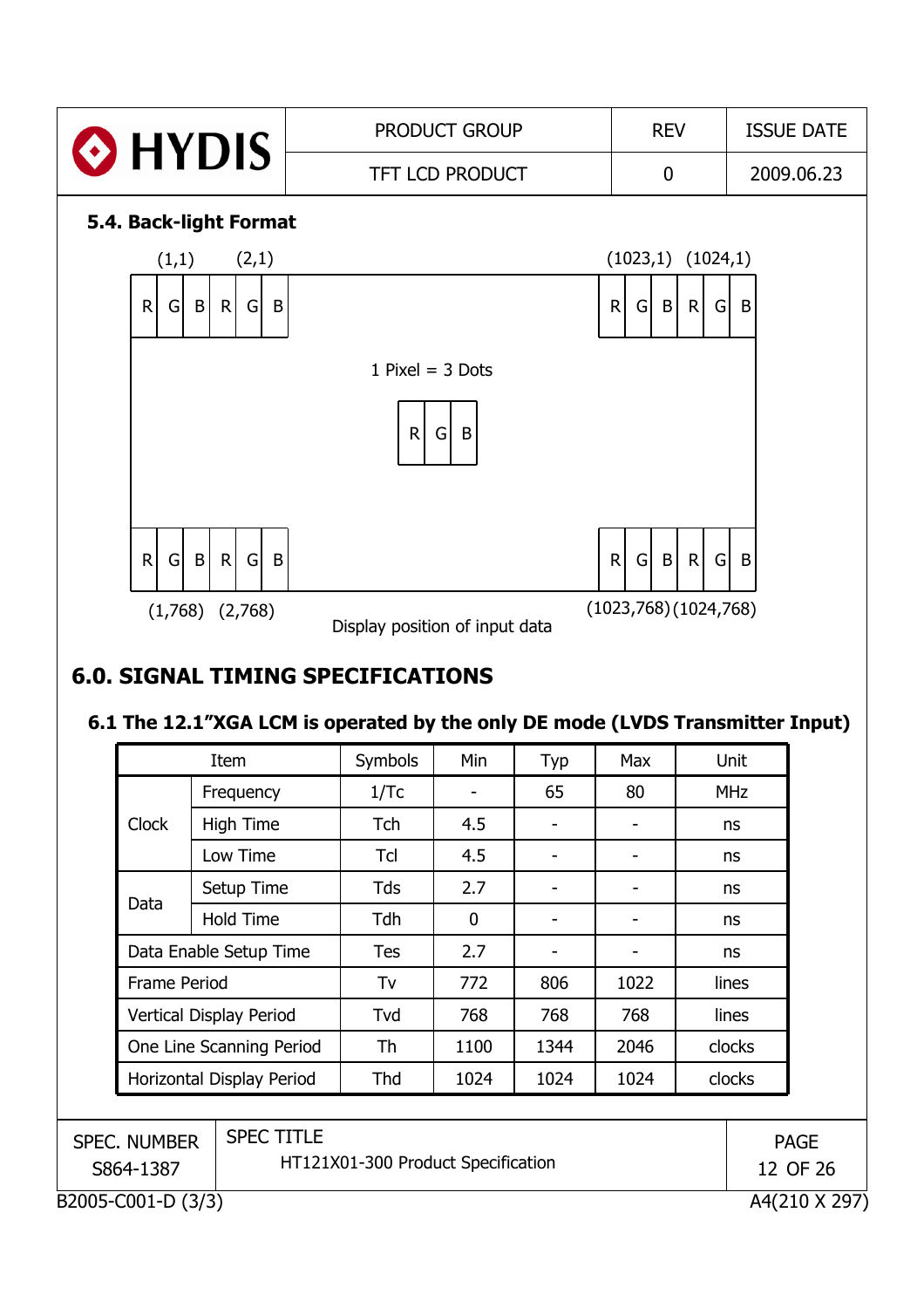| HYDIS      | <b>PRODUCT GROUP</b>   | <b>REV</b> | <b>ISSUE DATE</b> |
|------------|------------------------|------------|-------------------|
|            | <b>TFT LCD PRODUCT</b> |            | 2009.06.23        |
| ---------- |                        |            |                   |

#### **6.2. LVDS Rx interface timing parameter**

The specification of the LVDS Rx interface timing parameter

<LVDS Rx Interface Timing Specification>

| <b>Item</b>         | <b>Symbol</b> | Min                    | <b>Typ</b>         | <b>Max</b>             | Unit | <b>Remark</b> |
|---------------------|---------------|------------------------|--------------------|------------------------|------|---------------|
| <b>CLKIN Period</b> | tRCIP         | 12.5                   | 15.38              |                        | nsec |               |
| Input Data 0        | tRIP0         | $-0.4$                 | 0.0                | $+0.4$                 | nsec |               |
| Input Data 1        | tRIP1         | tRICP/7-0.4            | tRICP/7            | $tRICP/7+0.4$          | nsec |               |
| Input Data 2        | tRIP2         | $2 \times$ tricp/7-0.4 | $2 \times tRICP/7$ | $2 \times$ tRICP/7+0.4 | nsec |               |
| Input Data 3        | tRIP3         | $3 \times$ tRICP/7-0.4 | $3 \times$ tricp/7 | $3 \times$ tRICP/7+0.4 | nsec |               |
| Input Data 4        | tRIP4         | $4 \times$ tricp/7-0.4 | $4 \times$ tricp/7 | $4 \times$ tRICP/7+0.4 | nsec |               |
| Input Data 5        | tRIP5         | $5 \times$ tRICP/7-0.4 | $5 \times$ tricp/7 | $5 \times$ tRICP/7+0.4 | nsec |               |
| Input Data 6        | tRIP6         | $6 \times$ tricp/7-0.4 | $6 \times$ tricp/7 | $6 \times$ tRICP/7+0.4 | nsec |               |

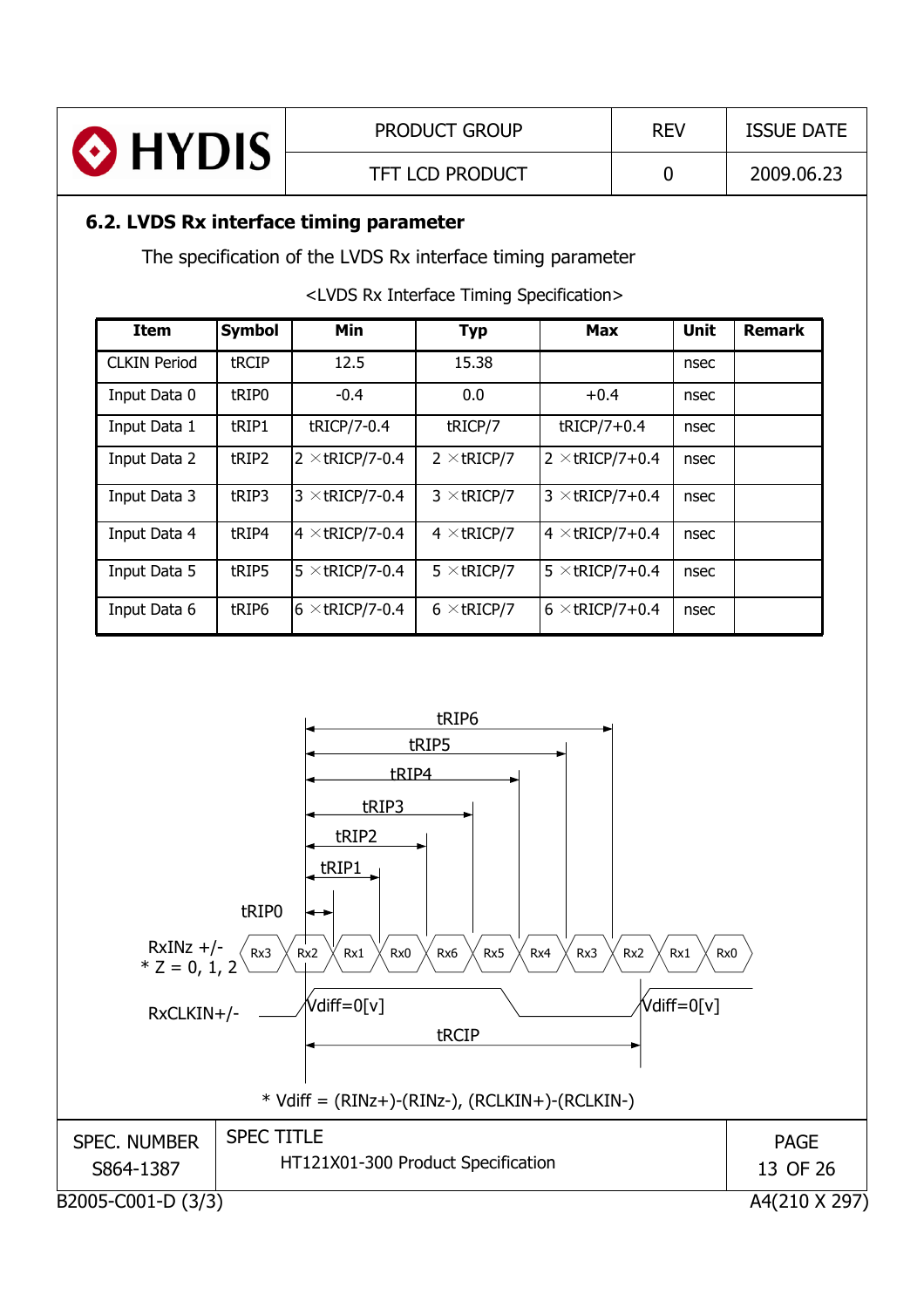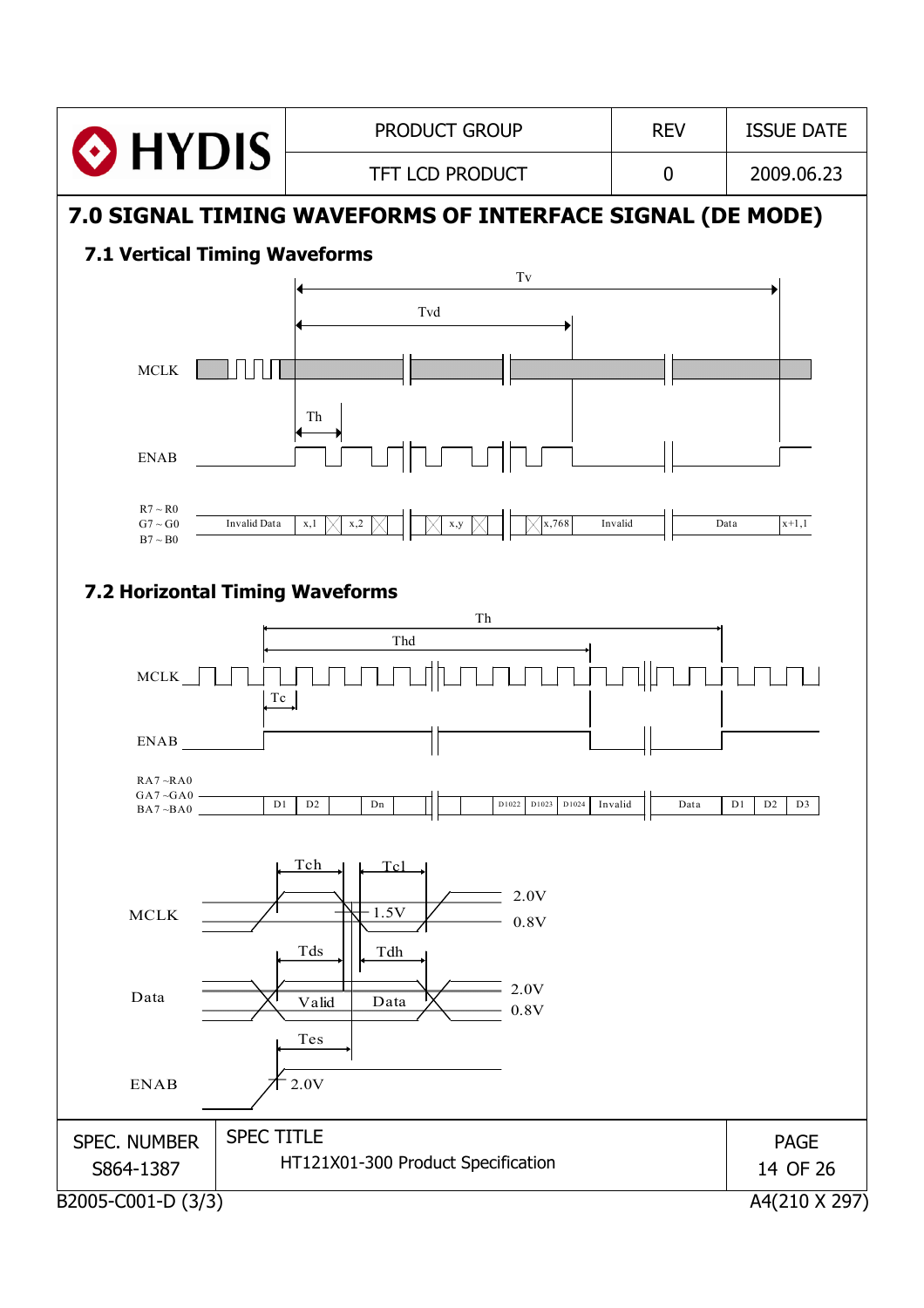

#### PRODUCT GROUP REV | ISSUE DATE

TFT LCD PRODUCT  $\begin{array}{|c|c|c|c|c|c|c|c|c|} \hline 0 & 2009.06.23 \end{array}$ 

## **8.0 INPUT SIGNALS, BASIC DISPLAY COLORS & GRAY SCALE OF COLORS**

| Colors & Gray      |                                                             |                                                                       | Red Data                                         |                                                                   |                                                                        |                                                       |                                                                         |                                                   | Green Data                             |                                                                                            |                  |                                               |                                                   |                                                           | <b>Blue Data</b>                                |                                                             |                                                             |                                                                          |
|--------------------|-------------------------------------------------------------|-----------------------------------------------------------------------|--------------------------------------------------|-------------------------------------------------------------------|------------------------------------------------------------------------|-------------------------------------------------------|-------------------------------------------------------------------------|---------------------------------------------------|----------------------------------------|--------------------------------------------------------------------------------------------|------------------|-----------------------------------------------|---------------------------------------------------|-----------------------------------------------------------|-------------------------------------------------|-------------------------------------------------------------|-------------------------------------------------------------|--------------------------------------------------------------------------|
| Scale              | R <sub>5</sub>                                              | R <sub>4</sub>                                                        | R <sub>3</sub>                                   | R <sub>2</sub>                                                    | R1                                                                     | R <sub>0</sub>                                        | G <sub>5</sub>                                                          | G <sub>4</sub>                                    | G <sub>3</sub>                         | G <sub>2</sub>                                                                             | G1               | G <sub>0</sub>                                | <b>B5</b>                                         | <b>B4</b>                                                 | B <sub>3</sub>                                  | B <sub>2</sub>                                              | <b>B1</b>                                                   | B <sub>0</sub>                                                           |
| <b>Black</b>       | $\pmb{0}$                                                   | 0                                                                     | 0                                                | 0                                                                 | 0                                                                      | 0                                                     | $\pmb{0}$                                                               | $\mathbf 0$                                       | $\mathbf 0$                            | $\mathbf 0$                                                                                | 0                | 0                                             | 0                                                 | 0                                                         | $\mathbf 0$                                     | $\mathbf 0$                                                 | $\mathbf 0$                                                 | $\mathbf 0$                                                              |
| Blue               | $\pmb{0}$                                                   | $\mathbf 0$                                                           | $\mathbf 0$                                      | 0                                                                 | $\mathbf 0$                                                            | $\mathbf 0$                                           | $\pmb{0}$                                                               | $\mathbf 0$                                       | $\pmb{0}$                              | $\mathbf 0$                                                                                | 0                | $\mathbf 0$                                   | $\mathbf{1}$                                      | $1\,$                                                     | $\mathbf{1}$                                    | $\mathbf{1}$                                                | $\mathbf{1}$                                                | 1                                                                        |
|                    |                                                             |                                                                       |                                                  |                                                                   |                                                                        |                                                       |                                                                         |                                                   |                                        |                                                                                            |                  |                                               |                                                   |                                                           |                                                 |                                                             |                                                             | 0                                                                        |
|                    |                                                             |                                                                       | 0                                                |                                                                   | 0                                                                      | $\mathbf 0$                                           |                                                                         |                                                   |                                        |                                                                                            |                  |                                               |                                                   |                                                           |                                                 | $\mathbf{1}$                                                |                                                             | 1                                                                        |
|                    |                                                             |                                                                       |                                                  |                                                                   |                                                                        |                                                       | 0                                                                       | 0                                                 |                                        | 0                                                                                          |                  | 0                                             | $\mathbf 0$                                       | 0                                                         |                                                 | $\mathbf 0$                                                 | $\mathbf 0$                                                 | 0                                                                        |
|                    |                                                             |                                                                       |                                                  |                                                                   |                                                                        |                                                       | $\mathbf 0$                                                             | 0                                                 |                                        | 0                                                                                          |                  | 0                                             |                                                   |                                                           |                                                 |                                                             |                                                             | $\mathbf{1}$                                                             |
| Yellow             |                                                             |                                                                       |                                                  |                                                                   |                                                                        |                                                       |                                                                         |                                                   |                                        |                                                                                            |                  |                                               | $\mathbf 0$                                       |                                                           |                                                 |                                                             |                                                             | 0                                                                        |
|                    |                                                             |                                                                       |                                                  |                                                                   |                                                                        |                                                       |                                                                         |                                                   |                                        |                                                                                            |                  |                                               |                                                   |                                                           |                                                 |                                                             |                                                             | $\mathbf{1}$                                                             |
| <b>Black</b>       | 0                                                           | $\mathbf 0$                                                           | 0                                                | 0                                                                 | $\mathbf{0}$                                                           | $\mathbf 0$                                           | $\mathbf 0$                                                             | 0                                                 | 0                                      | 0                                                                                          | 0                | 0                                             | $\mathbf 0$                                       | 0                                                         | 0                                               | $\mathbf 0$                                                 | 0                                                           | 0                                                                        |
| $\triangle$        | 0                                                           | 0                                                                     | 0                                                | 0                                                                 | 0                                                                      | $\mathbf{1}$                                          | $\mathbf 0$                                                             | 0                                                 | 0                                      | 0                                                                                          | 0                | 0                                             | 0                                                 | 0                                                         | 0                                               | 0                                                           | $\mathbf 0$                                                 | 0                                                                        |
| Darker             | $\mathbf 0$                                                 | $\mathbf 0$                                                           | 0                                                | 0                                                                 | 1                                                                      | $\pmb{0}$                                             | 0                                                                       | $\mathbf 0$                                       |                                        | $\mathbf{0}$                                                                               | 0                | 0                                             | 0                                                 | 0                                                         | $\pmb{0}$                                       | $\mathbf 0$                                                 | $\mathbf 0$                                                 | $\mathbf 0$                                                              |
| $\triangle$        |                                                             |                                                                       |                                                  |                                                                   |                                                                        |                                                       |                                                                         |                                                   |                                        |                                                                                            |                  |                                               |                                                   |                                                           |                                                 |                                                             |                                                             |                                                                          |
| $\bigtriangledown$ |                                                             |                                                                       |                                                  |                                                                   |                                                                        |                                                       |                                                                         |                                                   |                                        |                                                                                            |                  |                                               |                                                   |                                                           |                                                 |                                                             |                                                             |                                                                          |
| <b>Brighter</b>    | 1                                                           | 1                                                                     | 1                                                | $\mathbf{1}$                                                      | 0                                                                      | 1                                                     | 0                                                                       | 0                                                 | $\mathbf 0$                            | 0                                                                                          | 0                | 0                                             | 0                                                 | 0                                                         | 0                                               | 0                                                           | 0                                                           | 0                                                                        |
| $\bigtriangledown$ | $\mathbf{1}$                                                | 1                                                                     | $\mathbf{1}$                                     | $\mathbf{1}$                                                      | 1                                                                      | $\mathbf 0$                                           | 0                                                                       | 0                                                 | 0                                      | 0                                                                                          | 0                | 0                                             | $\mathbf 0$                                       | 0                                                         | $\mathbf 0$                                     | 0                                                           | $\mathbf 0$                                                 | 0                                                                        |
| Red                | $\mathbf{1}$                                                | 1                                                                     | $\mathbf{1}$                                     | 1                                                                 | 1                                                                      | $\mathbf{1}$                                          | 0                                                                       | 0                                                 | 0                                      | 0                                                                                          | 0                | 0                                             | $\mathbf 0$                                       | 0                                                         | 0                                               | 0                                                           | 0                                                           | 0                                                                        |
| <b>Black</b>       | 0                                                           | 0                                                                     | 0                                                | 0                                                                 | 0                                                                      | $\mathbf 0$                                           | 0                                                                       | 0                                                 | 0                                      | 0                                                                                          | 0                | 0                                             | $\mathbf 0$                                       | 0                                                         | 0                                               | 0                                                           | 0                                                           | 0                                                                        |
| $\triangle$        | 0                                                           | 0                                                                     | 0                                                | 0                                                                 | 0                                                                      | 0                                                     | 0                                                                       | 0                                                 | 0                                      | 0                                                                                          | 0                | 1                                             | 0                                                 | 0                                                         | 0                                               | 0                                                           | 0                                                           | 0                                                                        |
| Darker             | 0                                                           | 0                                                                     | 0                                                | 0                                                                 | 0                                                                      | 0                                                     | 0                                                                       | 0                                                 | 0                                      | 0                                                                                          | 1                | 0                                             | 0                                                 | 0                                                         | 0                                               | $\mathbf 0$                                                 | 0                                                           | 0                                                                        |
| $\triangle$        |                                                             |                                                                       |                                                  |                                                                   |                                                                        |                                                       |                                                                         |                                                   |                                        |                                                                                            |                  |                                               |                                                   |                                                           |                                                 |                                                             |                                                             |                                                                          |
| $\bigtriangledown$ |                                                             |                                                                       |                                                  |                                                                   |                                                                        |                                                       |                                                                         |                                                   |                                        |                                                                                            |                  |                                               |                                                   |                                                           |                                                 |                                                             |                                                             |                                                                          |
|                    | 0                                                           | $\mathbf 0$                                                           | 0                                                | 0                                                                 | 0                                                                      | $\mathbf 0$                                           | 1                                                                       | 1                                                 | 1                                      | 1                                                                                          | 0                | 1                                             | $\mathbf 0$                                       | $\mathbf 0$                                               | $\bf{0}$                                        | $\mathbf 0$                                                 | $\mathbf 0$                                                 | 0                                                                        |
| $\bigtriangledown$ | 0                                                           | 0                                                                     | 0                                                | 0                                                                 | 0                                                                      | $\mathbf 0$                                           | 1                                                                       | 1                                                 | $\mathbf{1}$                           | 1                                                                                          | $\mathbf{1}$     | 0                                             | $\mathbf 0$                                       | 0                                                         | $\bf{0}$                                        | $\bf 0$                                                     | $\mathbf 0$                                                 | 0                                                                        |
| Green              | 0                                                           | 0                                                                     | 0                                                | 0                                                                 | 0                                                                      | $\mathbf 0$                                           | 1                                                                       | 1                                                 | $\mathbf{1}$                           | $\mathbf{1}$                                                                               | 1                | 1                                             | $\mathbf 0$                                       | 0                                                         | 0                                               | $\mathbf 0$                                                 | $\mathbf 0$                                                 | 0                                                                        |
| <b>Black</b>       | 0                                                           | $\mathbf 0$                                                           | 0                                                | 0                                                                 | 0                                                                      | $\mathbf 0$                                           | $\mathbf 0$                                                             | 0                                                 | 0                                      | 0                                                                                          | 0                | 0                                             | $\mathbf 0$                                       | $\mathbf 0$                                               | 0                                               | $\mathbf 0$                                                 | 0                                                           | 0                                                                        |
| Δ                  | $\bf{0}$                                                    | 0                                                                     | 0                                                | 0                                                                 | 0                                                                      | $\bf{0}$                                              | 0                                                                       | 0                                                 | 0                                      | 0                                                                                          | 0                | 0                                             | $\mathbf 0$                                       | 0                                                         | 0                                               | 0                                                           | 0                                                           | 1                                                                        |
| Darker             | 0                                                           | $\mathbf 0$                                                           | 0                                                | 0                                                                 | $\mathbf{0}$                                                           | $\mathbf 0$                                           | 0                                                                       | $\mathbf 0$                                       | $\mathbf 0$                            | 0                                                                                          | 0                | $\Omega$                                      | $\mathbf 0$                                       | 0                                                         | $\mathbf 0$                                     | $\mathbf 0$                                                 | $\mathbf{1}$                                                | 0                                                                        |
| Δ                  |                                                             |                                                                       |                                                  |                                                                   |                                                                        |                                                       |                                                                         |                                                   |                                        |                                                                                            |                  |                                               |                                                   |                                                           |                                                 |                                                             |                                                             |                                                                          |
| $\bigtriangledown$ |                                                             |                                                                       |                                                  |                                                                   |                                                                        |                                                       |                                                                         |                                                   |                                        |                                                                                            |                  |                                               |                                                   |                                                           |                                                 |                                                             |                                                             |                                                                          |
| <b>Brighter</b>    | $\pmb{0}$                                                   | 0                                                                     | 0                                                | 0                                                                 | $\mathbf 0$                                                            | $\mathbf 0$                                           | $\mathbf 0$                                                             | $\pmb{0}$                                         | $\bf{0}$                               | 0                                                                                          | 0                | 0                                             | $\mathbf{1}$                                      | 1                                                         | 1                                               | 1                                                           | 0                                                           | 1                                                                        |
| $\bigtriangledown$ | $\pmb{0}$                                                   | $\mathbf 0$                                                           | 0                                                | 0                                                                 | 0                                                                      | $\mathbf 0$                                           | $\mathbf 0$                                                             | $\mathbf 0$                                       | $\mathbf 0$                            | 0                                                                                          | 0                | 0                                             | $\mathbf{1}$                                      | $1\,$                                                     | $\mathbf{1}$                                    | 1                                                           | $\mathbf{1}$                                                | 0                                                                        |
| Blue               | 0                                                           | 0                                                                     | 0                                                | 0                                                                 | 0                                                                      | $\mathbf 0$                                           | 0                                                                       | 0                                                 | $\mathbf 0$                            | 0                                                                                          | 0                | 0                                             | 1                                                 | 1                                                         | 1                                               | 1                                                           | $\mathbf{1}$                                                | 1                                                                        |
| <b>Black</b>       | 0                                                           | 0                                                                     | 0                                                | 0                                                                 | 0                                                                      | $\bf{0}$                                              | 0                                                                       | 0                                                 | $\mathbf 0$                            | 0                                                                                          | 0                | 0                                             | $\bf{0}$                                          | 0                                                         | 0                                               | $\mathbf 0$                                                 | $\mathbf 0$                                                 | 0                                                                        |
| $\triangle$        | $\mathbf{0}$                                                | 0                                                                     | 0                                                | 0                                                                 | $\mathbf 0$                                                            | $\mathbf{1}$                                          | 0                                                                       | $\mathbf 0$                                       | $\mathbf 0$                            | 0                                                                                          | 0                | $\mathbf{1}$                                  | $\mathbf 0$                                       | $\mathbf 0$                                               | $\mathbf 0$                                     | $\mathbf{0}$                                                | $\mathbf 0$                                                 | $\mathbf{1}$                                                             |
| Darker             | 0                                                           | 0                                                                     | 0                                                | 0                                                                 | 1                                                                      | $\mathbf 0$                                           | 0                                                                       | 0                                                 | 0                                      | 0                                                                                          | 1                | 0                                             | $\mathbf 0$                                       | $\mathbf 0$                                               | $\mathbf 0$                                     | 0                                                           | $\mathbf{1}$                                                | 0                                                                        |
| Δ                  |                                                             |                                                                       |                                                  |                                                                   |                                                                        |                                                       |                                                                         |                                                   |                                        |                                                                                            |                  |                                               |                                                   |                                                           |                                                 |                                                             |                                                             |                                                                          |
| $\bigtriangledown$ |                                                             |                                                                       |                                                  |                                                                   |                                                                        |                                                       |                                                                         |                                                   |                                        |                                                                                            |                  |                                               |                                                   |                                                           |                                                 |                                                             |                                                             |                                                                          |
|                    | 1                                                           | 1                                                                     | 1                                                | 1                                                                 | 0                                                                      | 1                                                     | 1                                                                       | 1                                                 | 1                                      | 1                                                                                          | 0                | 1                                             | 1                                                 | 1                                                         | 1                                               | 1                                                           | 0                                                           | 1                                                                        |
| <b>Brighter</b>    |                                                             |                                                                       |                                                  |                                                                   |                                                                        |                                                       |                                                                         |                                                   |                                        |                                                                                            |                  |                                               |                                                   |                                                           |                                                 |                                                             |                                                             |                                                                          |
| $\bigtriangledown$ | $\mathbf 1$                                                 | 1                                                                     | 1                                                | $\mathbf{1}$                                                      | $\mathbf 1$                                                            | $\pmb{0}$                                             | 1                                                                       | $\mathbf{1}$                                      | 1                                      | 1                                                                                          | $\mathbf 1$      | 0                                             | $\mathbf 1$                                       | 1                                                         | 1                                               | 1                                                           | 1                                                           | 0                                                                        |
|                    | Green<br>Cyan<br>Red<br>Magenta<br>White<br><b>Brighter</b> | $\pmb{0}$<br>0<br>$\mathbf{1}$<br>$\mathbf 1$<br>$1\,$<br>$\mathbf 1$ | 0<br>0<br>1<br>$\mathbf{1}$<br>$\mathbf{1}$<br>1 | 0<br>$\mathbf{1}$<br>$\mathbf{1}$<br>$\mathbf{1}$<br>$\mathbf{1}$ | 0<br>0<br>$\mathbf{1}$<br>$\mathbf{1}$<br>$\mathbf{1}$<br>$\mathbf{1}$ | 0<br>1<br>$\mathbf{1}$<br>$\mathbf{1}$<br>$\mathbf 1$ | $\bf{0}$<br>$\mathbf{1}$<br>$\mathbf 1$<br>$\mathbf{1}$<br>$\mathbf{1}$ | $\mathbf{1}$<br>1<br>$\mathbf{1}$<br>$\mathbf{1}$ | $\mathbf{1}$<br>1<br>1<br>$\mathbf{1}$ | $\mathbf{1}$<br>$\mathbf{1}$<br>$\bf{0}$<br>0<br>$\mathbf{1}$<br>$\mathbf{1}$<br>$\pmb{0}$ | 1<br>1<br>1<br>1 | $1\,$<br>$1\,$<br>0<br>0<br>1<br>$\mathbf{1}$ | $\mathbf{1}$<br>1<br>$\mathbf{1}$<br>$\mathbf{1}$ | $\mathbf 0$<br>$\mathbf{1}$<br>$\mathbf 1$<br>$\mathbf 1$ | 0<br>$\mathbf{1}$<br>$1\,$<br>0<br>$\mathbf{1}$ | 0<br>$\mathbf{1}$<br>0<br>$\mathbf{1}$<br>0<br>$\mathbf{1}$ | $\bf 0$<br>$\mathbf{1}$<br>$\boldsymbol{0}$<br>$\mathbf{1}$ | $\mathbf 0$<br>$\mathbf{1}$<br>$\mathbf{1}$<br>$\pmb{0}$<br>$\mathbf{1}$ |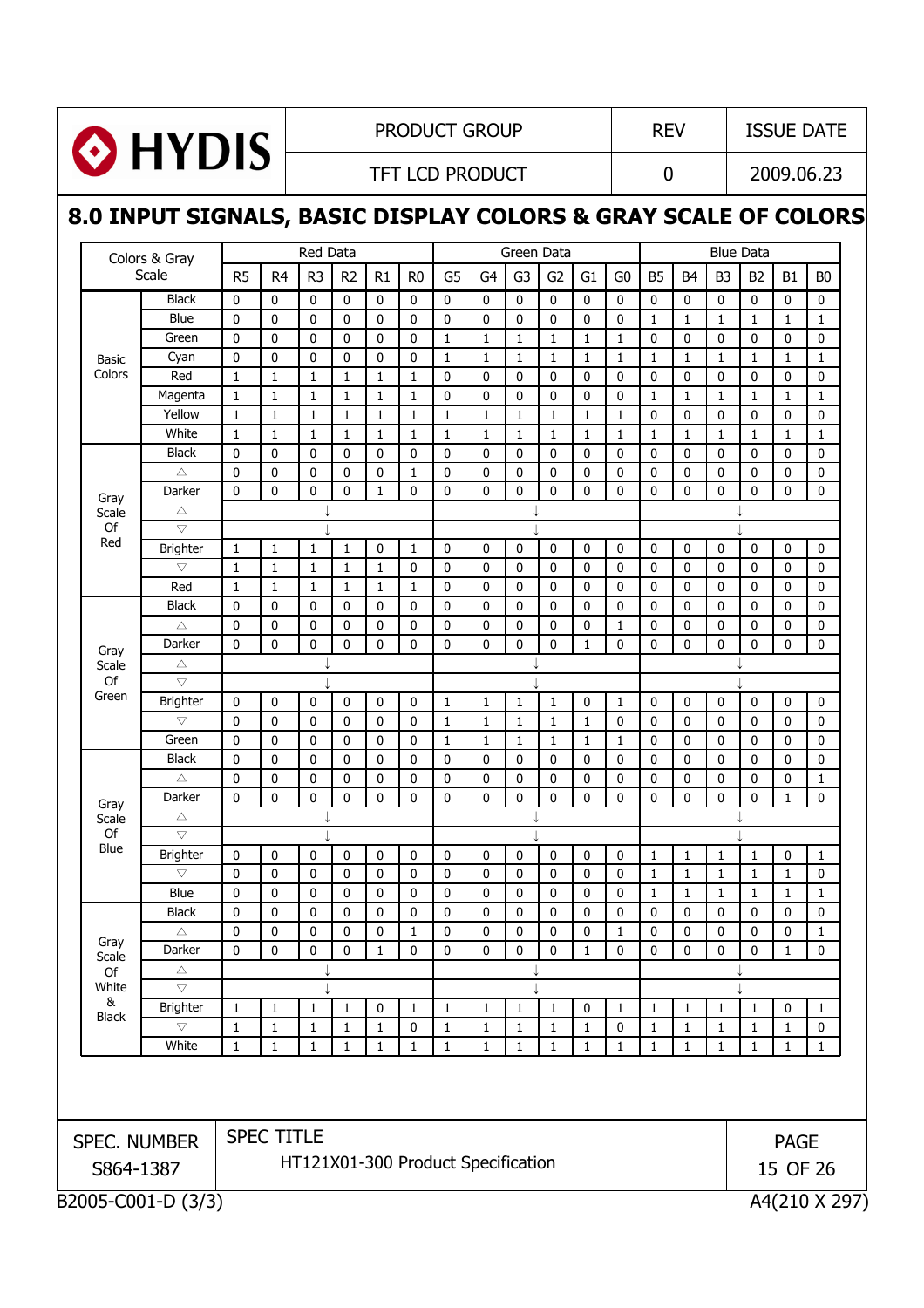|                                                                                                                                                                                                                                                                                                                                                                                                                                                                                                                                        |                                                             | <b>PRODUCT GROUP</b>                                                                                                                                 | <b>REV</b>      | <b>ISSUE DATE</b>                  |  |  |  |
|----------------------------------------------------------------------------------------------------------------------------------------------------------------------------------------------------------------------------------------------------------------------------------------------------------------------------------------------------------------------------------------------------------------------------------------------------------------------------------------------------------------------------------------|-------------------------------------------------------------|------------------------------------------------------------------------------------------------------------------------------------------------------|-----------------|------------------------------------|--|--|--|
|                                                                                                                                                                                                                                                                                                                                                                                                                                                                                                                                        | $\odot$ HYDIS<br><b>TFT LCD PRODUCT</b><br>$\boldsymbol{0}$ |                                                                                                                                                      |                 |                                    |  |  |  |
| <b>9.0 POWER SEQUENCE</b>                                                                                                                                                                                                                                                                                                                                                                                                                                                                                                              | sequence shall be as shown in below<br>90%                  | To prevent a latch-up or DC operation of the LCD module, the power on/off                                                                            |                 | 3.0V                               |  |  |  |
| 10%<br><b>VDD</b><br>Logic Signal<br>t1<br>t2<br><b>CCFL Power Supply</b>                                                                                                                                                                                                                                                                                                                                                                                                                                                              | t7<br>$\rightarrow$                                         | <b>OFF</b><br>t <sub>6</sub><br>$\leftarrow$ t3 t4 $\rightarrow$<br>$\leq$ t5<br>$\left \leftarrow\right\rightharpoonup\left $<br>$\Leftarrow$<br>t8 | $\leftarrow$ t9 | V <sub>2</sub><br>$\leftarrow$ t10 |  |  |  |
| $0 < t1 \leq 10$ ms<br>$0 \leq t4 \leq 50$ ms<br>$0 < t5 \le 50$ ms<br>$0 < t2 \le 50$ ms<br>$0 \leq t3 \leq 50$ ms<br>t6 $\leq$ 10 ms<br>t7 $\geq$ 100 ms<br>t8 $\geq$ 100 ms<br>t9 $\geq$ 200ms<br>t10 $\leq$ 10 ms<br>$2.8 V \le V2 \le 3.0V$<br>Notes:<br>1. When the power supply VDD is 0V, Keep the level of input signals on the low or keep<br>high impedance.<br>2. Do not keep the interface signal high impedance when power is on.<br>3. Back Light must be turn on after power for logic and interface signal are valid. |                                                             |                                                                                                                                                      |                 |                                    |  |  |  |
| <b>SPEC. NUMBER</b><br>S864-1387                                                                                                                                                                                                                                                                                                                                                                                                                                                                                                       | <b>SPEC TITLE</b>                                           | HT121X01-300 Product Specification                                                                                                                   |                 | <b>PAGE</b><br>16 OF 26            |  |  |  |
| B2005-C001-D (3/3)                                                                                                                                                                                                                                                                                                                                                                                                                                                                                                                     |                                                             |                                                                                                                                                      |                 | A4(210 X 297)                      |  |  |  |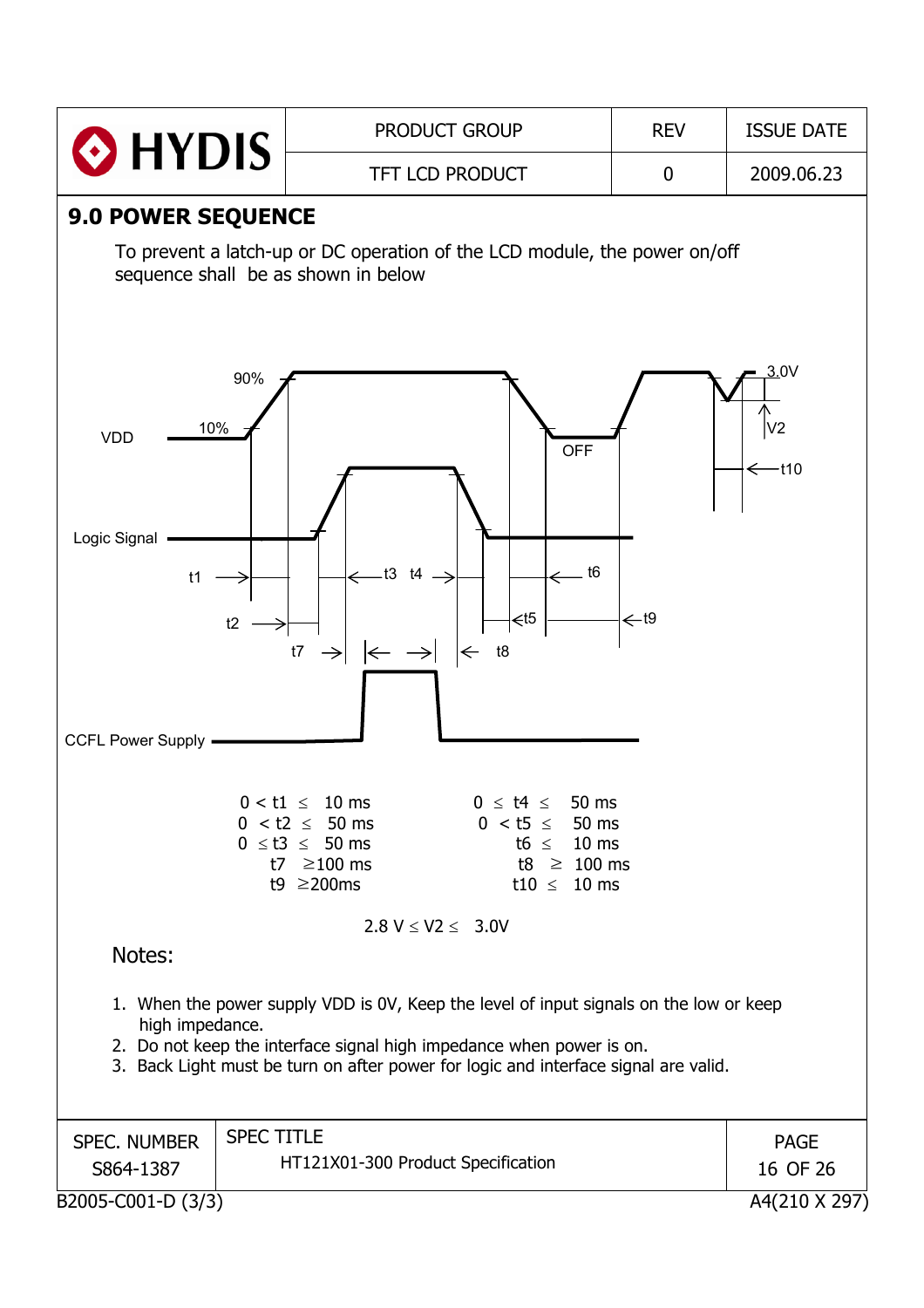| <b>TFT LCD PRODUCT</b><br>2009.06.23 | HYDIS | <b>PRODUCT GROUP</b> | <b>REV</b> | <b>ISSUE DATE</b> |
|--------------------------------------|-------|----------------------|------------|-------------------|
|                                      |       |                      |            |                   |

## **10.0 MECHANICAL CHARACTERISTICS**

#### **10.1 Dimensional Requirements**

FIGURE 5, 6 shown in appendix shows mechanical outlines for the model.

| <b>Parameter</b>    | <b>Specification</b>                                   | <b>Unit</b> |
|---------------------|--------------------------------------------------------|-------------|
| Active area         | 245.76 (H) $\times$ 184.32 (V)                         | mm          |
| Number of pixels    | 1024(H) $\times$ 768(V)                                | pixels      |
|                     | $(1$ pixel = R + G + B dots)                           |             |
| Pixel pitch         | $0.240(H) \times 0.240(V)$                             | mm          |
| Pixel arrangement   | <b>RGB Vertical stripe</b>                             |             |
| Display colors      | 262,144                                                | colors      |
| Display mode        | Normally white                                         |             |
| Dimensional outline | 261.0±0.5(W) $\times$ 199.0±0.5(V) $\times$ 5.15(D)Max | mm          |
| Weight              | 295 (Typ.) / 300 (Max.)                                | g           |
| Back-light          | CCFL, Horizontal-lamp type                             |             |

#### **10.2 Mounting**

See FIGURE 5. (shown in Appendix)

| <b>Parameter</b>              | <b>Specification</b> | Unit            |
|-------------------------------|----------------------|-----------------|
| Torque of side mounting screw | $3.0$ (Max.)         | ka <sup>.</sup> |

#### **10.3 Anti-Glare and Polarizer Hardness.**

The surface of the LCD has an anti-glare coating to minimize reflection and a coating to reduce scratching.

#### **10.4 Light Leakage**

There shall not be visible light from the back-lighting system around the edges of the screen as seen from a distance 50 cm from the screen with an overhead light level of 150lux. The manufacture shall furnish limit samples of the panel showing the light leakage acceptable.

| <b>SPEC. NUMBER</b> | <b>SPEC TITLE</b>                  | <b>PAGE</b>   |
|---------------------|------------------------------------|---------------|
| S864-1387           | HT121X01-300 Product Specification | 17 OF 26      |
| B2005-C001-D (3/3)  |                                    | A4(210 X 297) |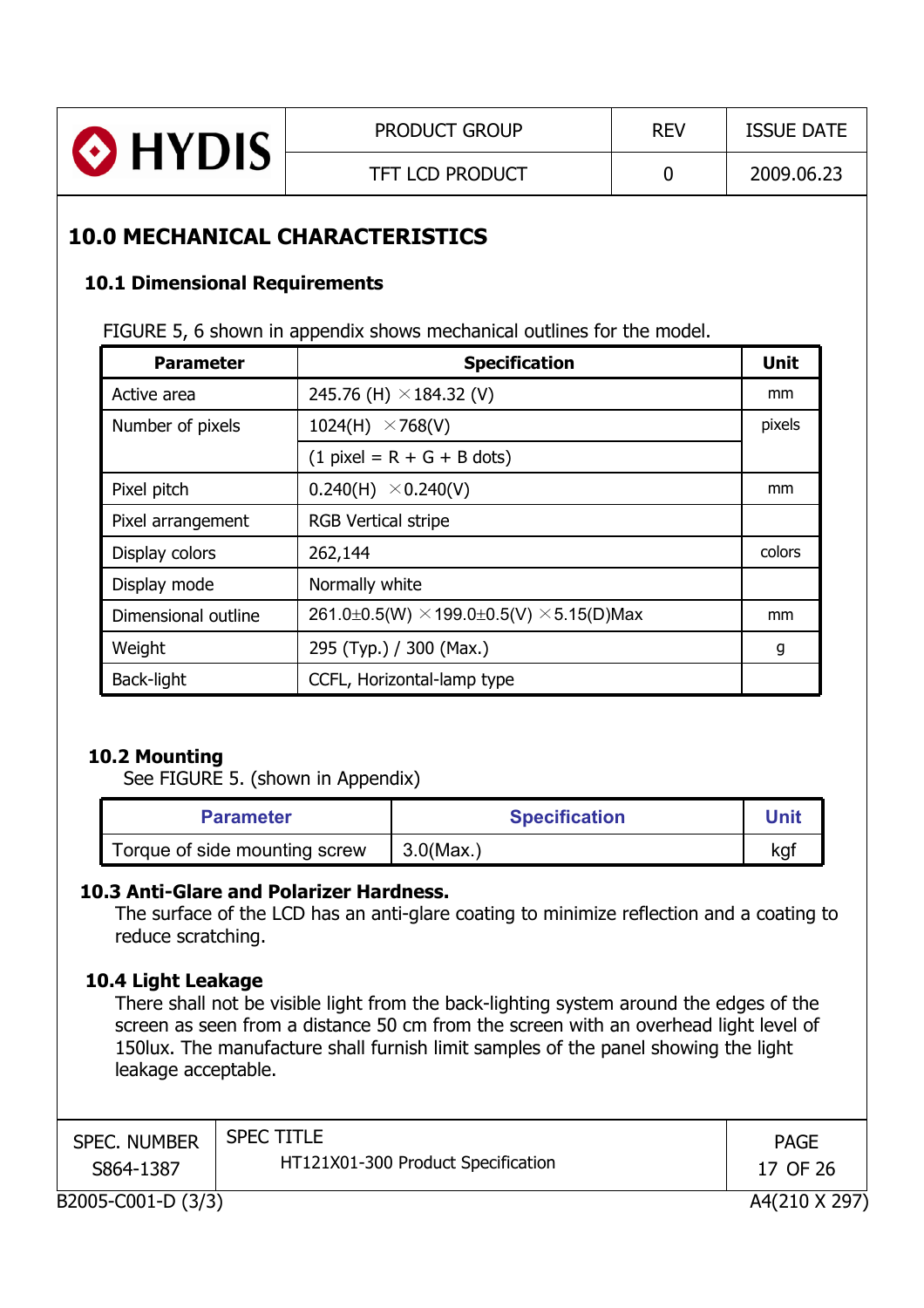

TFT LCD PRODUCT 0 2009.06.23

## **11.0 RELIABLITY TEST**

| <b>No</b>      | <b>Test Items</b>                                  | Conditions                                                                                                        |
|----------------|----------------------------------------------------|-------------------------------------------------------------------------------------------------------------------|
| 1              | High temperature storage test                      | Ta = $60 °C$ , 240 hrs                                                                                            |
| $\overline{2}$ | Low temperature storage test                       | Ta = $-20$ °C, 240 hrs                                                                                            |
| 3              | High temperature & high<br>humidity operation test | Ta = 50 $\degree$ C, 80%RH, 240hrs                                                                                |
| 4              | High temperature operation test                    | Ta = $50 °C$ , 240 hrs                                                                                            |
| 5              | Low temperature operation test                     | Ta = $0^{\circ}$ C, 240 hrs                                                                                       |
| $\overline{7}$ | Thermal shock                                      | Ta = -20 $\degree$ C $\leftrightarrow$ 60 $\degree$ C (30 min), 100 cycle                                         |
| 8              | Vibration test<br>(non-operating)                  | Frequency : 10~300Hz<br>Gravity/AMP: 1.5G<br>Period : X, Y, Z 30min                                               |
| 9              | Shock test<br>(non-operating)                      | Gravity : 210G<br>Pulse width: 3ms, half sine wave<br>$\pm X$ , $\pm Y$ , $\pm Z$ Six times for each<br>direction |
| 10             | Electro-Static Discharge Test<br>(non-operating)   | : 150pF, 330ohm, 15KV<br>Air<br>Contact: 150pF, 330ohm, 8KV                                                       |

| <b>SPEC. NUMBER</b> | <b>SPEC TITLE</b>                  | <b>PAGE</b>   |
|---------------------|------------------------------------|---------------|
| S864-1387           | HT121X01-300 Product Specification | 18 OF 26      |
| B2005-C001-D (3/3)  |                                    | A4(210 X 297) |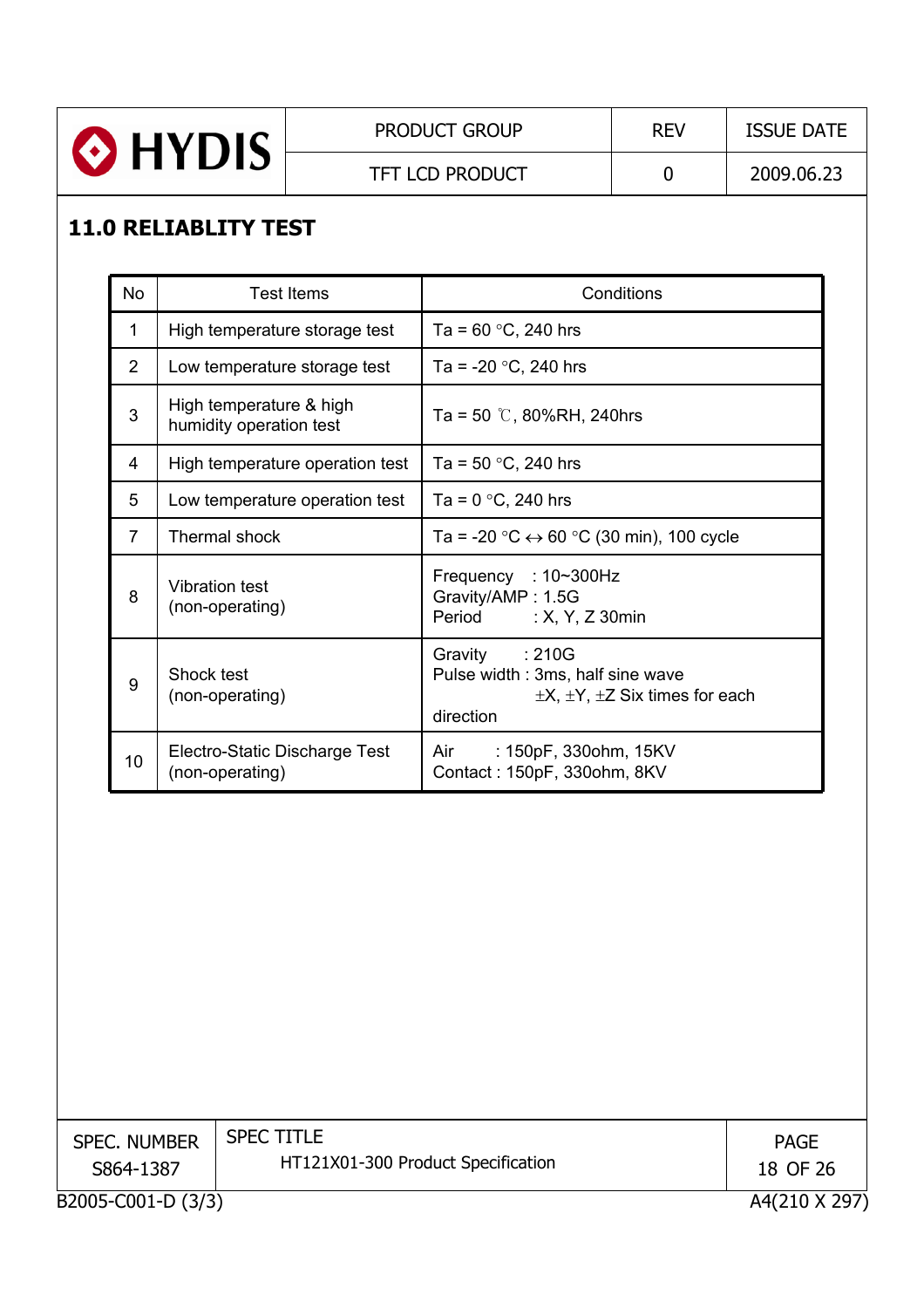| HYDIS | <b>PRODUCT GROUP</b>   | <b>REV</b> | <b>ISSUE DATE</b> |
|-------|------------------------|------------|-------------------|
|       | <b>TFT LCD PRODUCT</b> |            | 2009.06.23        |

## **12.0 HANDLING & CAUTIONS**

#### **12.1 Cautions when taking out the module**

• Pick the pouch only, when taking out module from a shipping package.

#### **12.2 Cautions for handling the module**

- As the electrostatic discharges may break the LCD module, handle the LCD module with care. Peel a protection sheet off from the LCD panel surface as slowly as possible.
- As the LCD panel and backlight element are made from fragile glass material, impulse and pressure to the LCD module should be avoided.
- As the surface of the polarizer is very soft and easily scratched, use a soft dry cloth without chemicals for cleaning.
- Do not pull the interface connector in or out while the LCD module is operating.
- Put the module display side down on a flat horizontal plane.
- Handle connectors and cables with care.

#### **12.3 Cautions for the operation**

- When the module is operating, do not lose MCLK, DE signals. If any one of these signals were lost, the LCD panel would be damaged.
- Obey the supply voltage sequence. If wrong sequence were applied, the module would be damaged.

#### **12.4 Cautions for the atmosphere**

- Dewdrop atmosphere should be avoided.
- Do not store and/or operate the LCD module in a high temperature and/or humidity atmosphere. Storage in an electro-conductive polymer-packing pouch and under relatively low temperature atmosphere is recommended.

#### **12.5 Cautions for the module characteristics**

- Do not apply fixed pattern data signal to the LCD module at product aging.
- Applying fixed pattern for a long time may cause image sticking.

#### **12.6 Other cautions**

- Do not disassemble and/or re-assemble LCD module.
- Do not re-adjust variable resistor or switch etc.
- When returning the module for repair or etc, please pack the module not to be broken. We recommend using the original shipping packages.

| <b>SPEC. NUMBER</b> | <b>SPEC TITLE</b>                  | <b>PAGE</b>   |
|---------------------|------------------------------------|---------------|
| S864-1387           | HT121X01-300 Product Specification | 19 OF 26      |
| B2005-C001-D (3/3)  |                                    | A4(210 X 297) |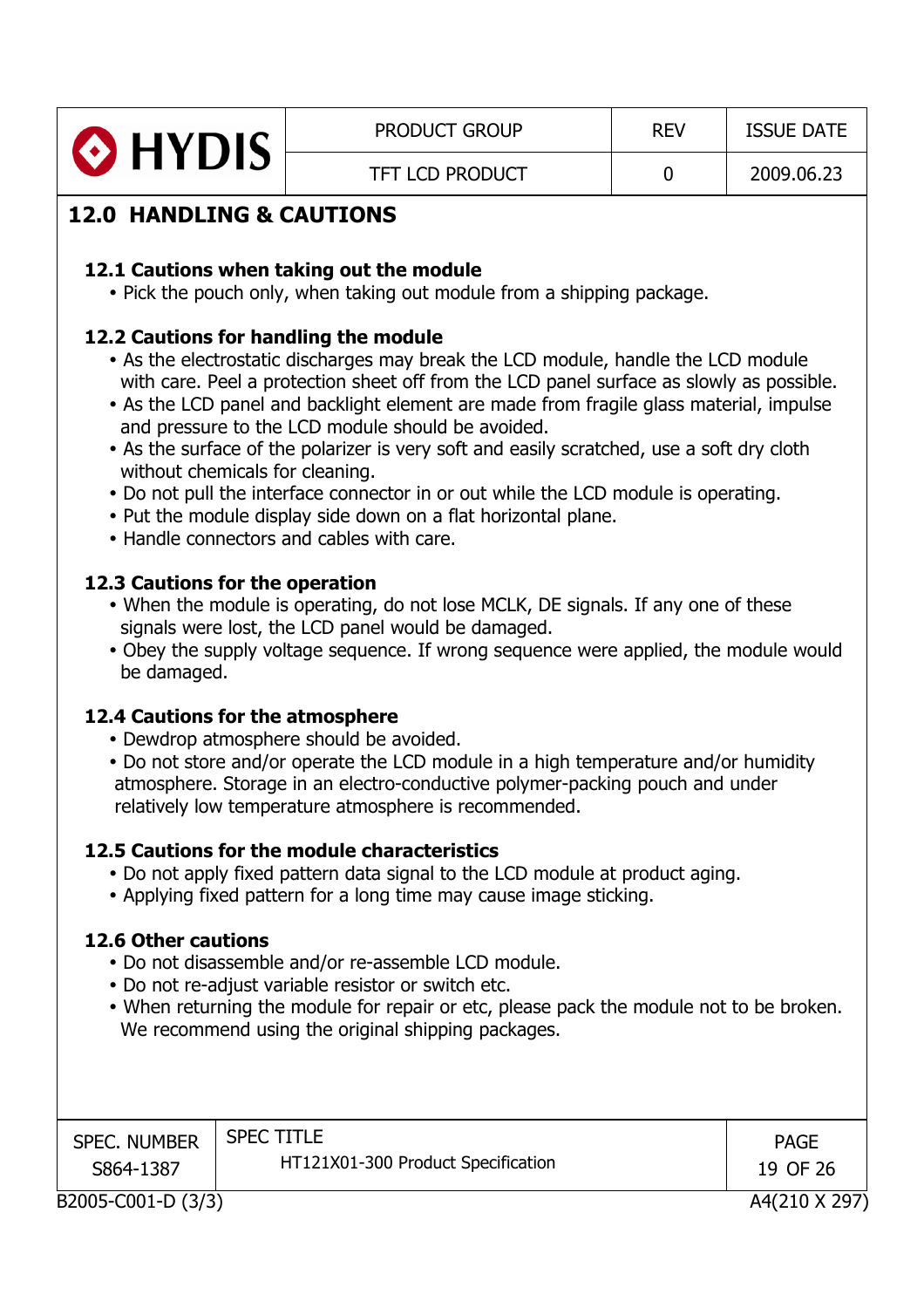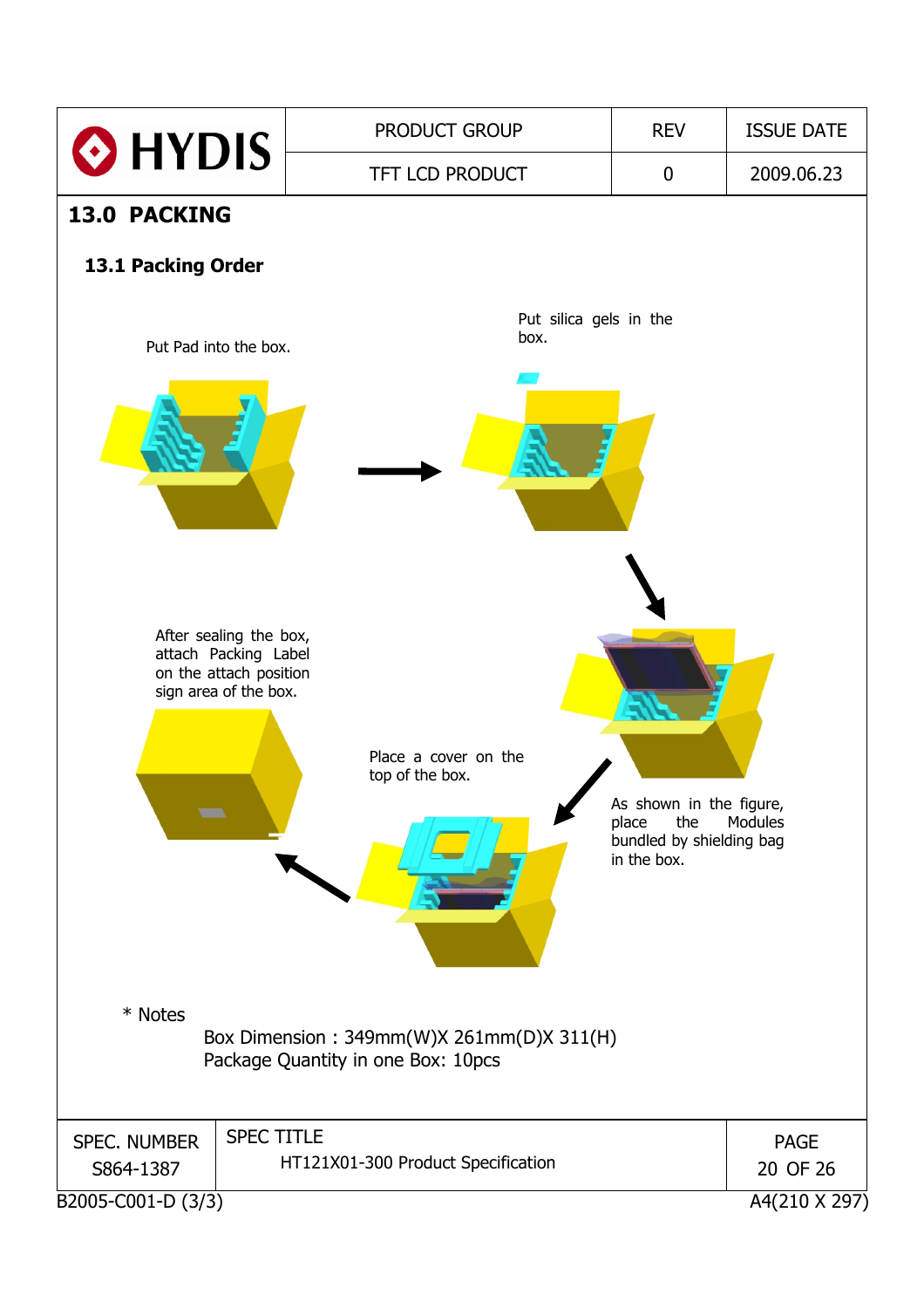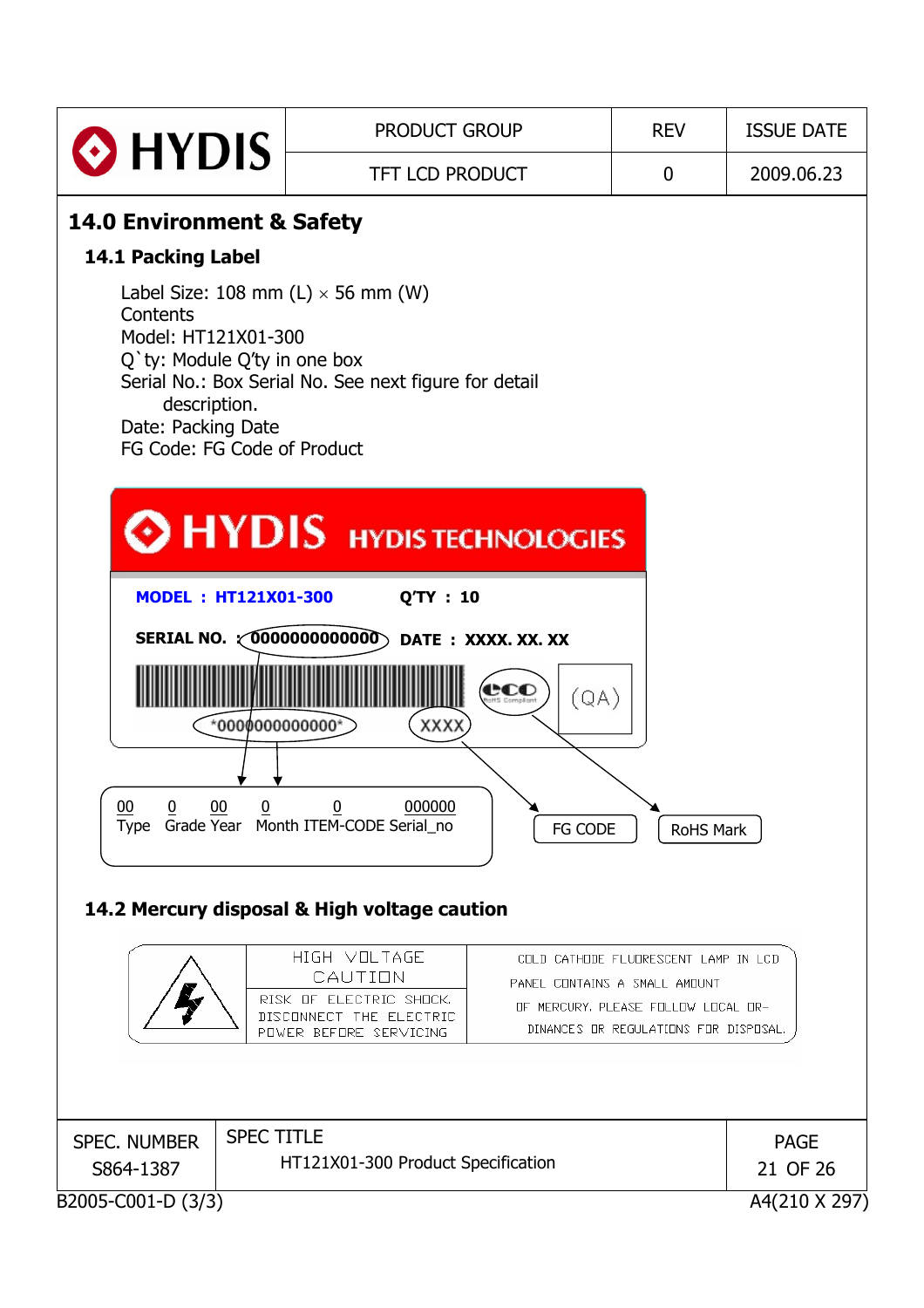| HYDIS                                                           | <b>PRODUCT GROUP</b>                        | <b>REV</b>                          | <b>ISSUE DATE</b> |
|-----------------------------------------------------------------|---------------------------------------------|-------------------------------------|-------------------|
|                                                                 | <b>TFT LCD PRODUCT</b>                      | $\boldsymbol{0}$                    | 2009.06.23        |
| 14.3 Product Label                                              |                                             |                                     |                   |
|                                                                 |                                             |                                     |                   |
| <b>O</b> HYDIS                                                  |                                             |                                     |                   |
| RoHS Compliant                                                  | HT121X01-300                                |                                     |                   |
|                                                                 |                                             |                                     |                   |
| $\mathbf{R}^{\text{u}}$                                         |                                             |                                     |                   |
|                                                                 | XXXXXXXXXXXXXXXXX<br>MADE IN KOREA          |                                     |                   |
|                                                                 |                                             |                                     |                   |
| <b>HYDIS Barcode</b>                                            |                                             |                                     |                   |
| $\mathfrak{B}$<br>$\overline{2}$<br>1                           | 6<br>$\overline{4}$<br>5                    | $\overline{7}$                      |                   |
| X<br>X<br>X<br>X                                                | $\mathsf X$<br>X<br> X <br>X<br>X<br>X<br>X | $\mathsf{X}$<br>X<br>X<br>$\sf X$   | X<br>X            |
| No 1. Control Number                                            |                                             | No 5. Month (1, 2, 3, , 9, X, Y, Z) |                   |
| No 2. Rank / Grade<br>No 6. FG Code                             |                                             |                                     |                   |
| No 3. Line Classification<br>No 7. Serial Number<br>(HYDIS : H) |                                             |                                     |                   |
| No 4. Year (09 : 2009, 10 : 2010, )                             |                                             |                                     |                   |
|                                                                 |                                             |                                     |                   |
|                                                                 |                                             |                                     |                   |
|                                                                 |                                             |                                     |                   |
|                                                                 |                                             |                                     |                   |
| SPEC. NUMBER                                                    | <b>SPEC TITLE</b>                           |                                     | <b>PAGE</b>       |
| HT121X01-300 Product Specification<br>S864-1387                 |                                             | 22 OF 26                            |                   |
| B2005-C001-D (3/3)                                              |                                             |                                     | A4(210 X 297)     |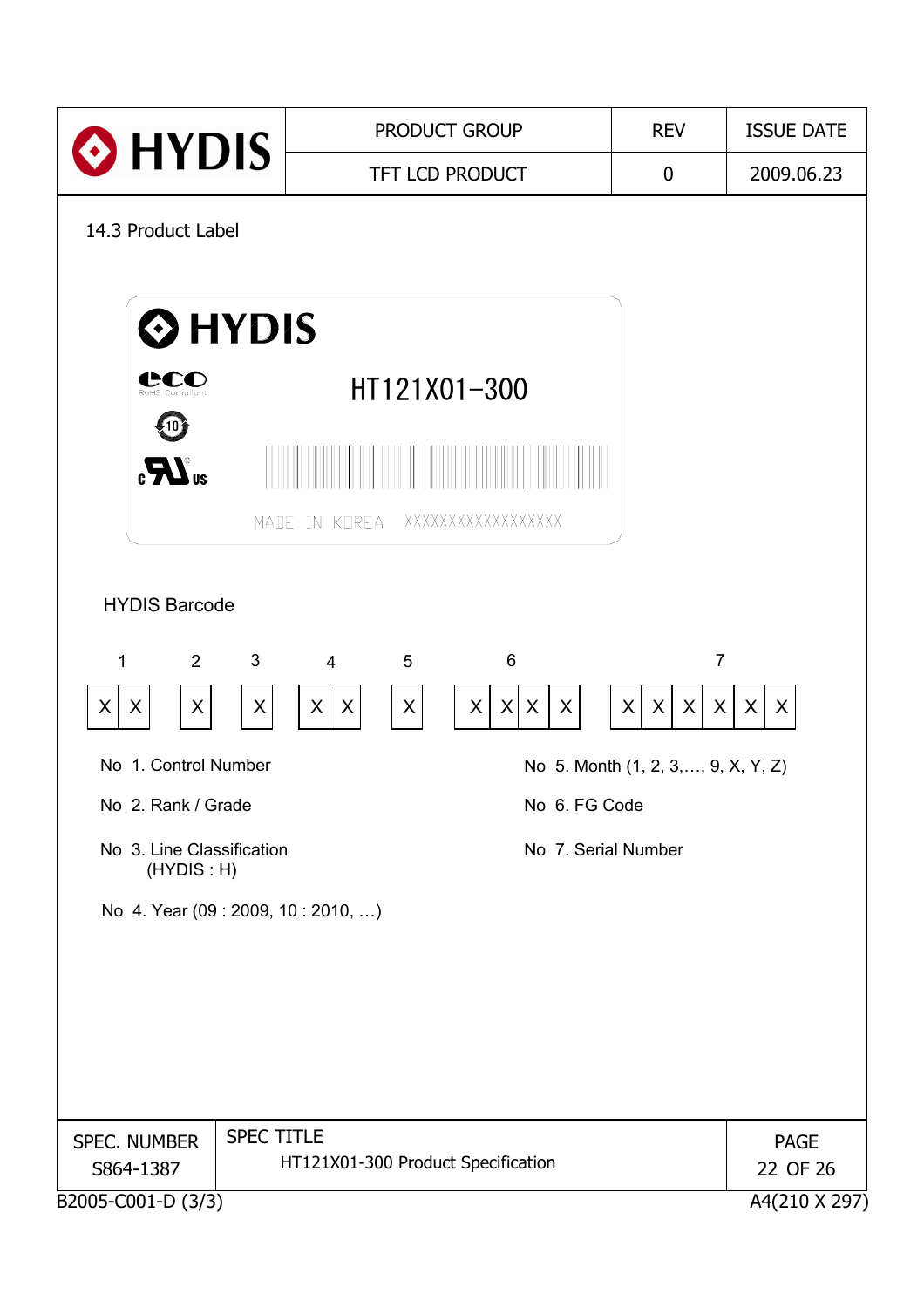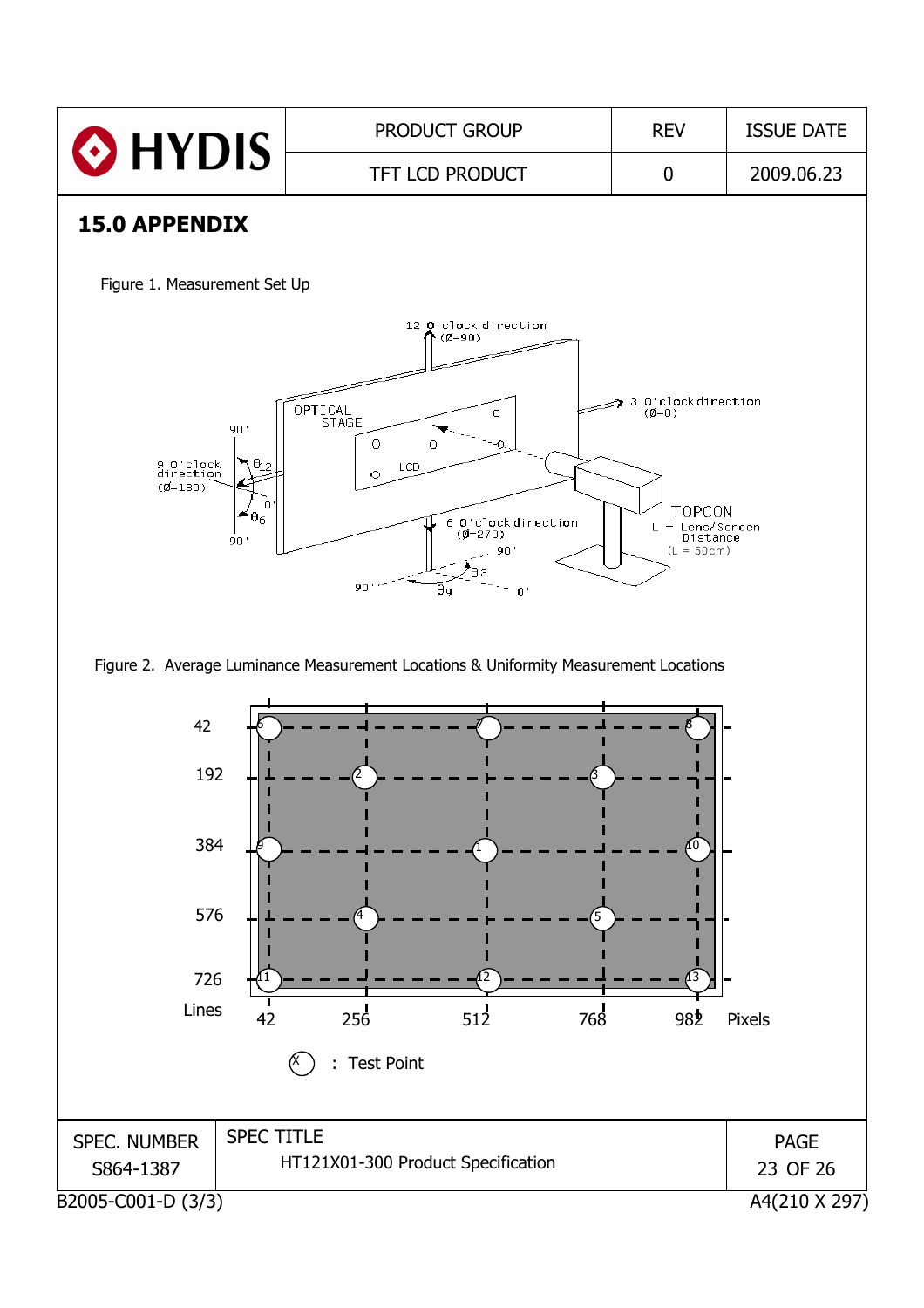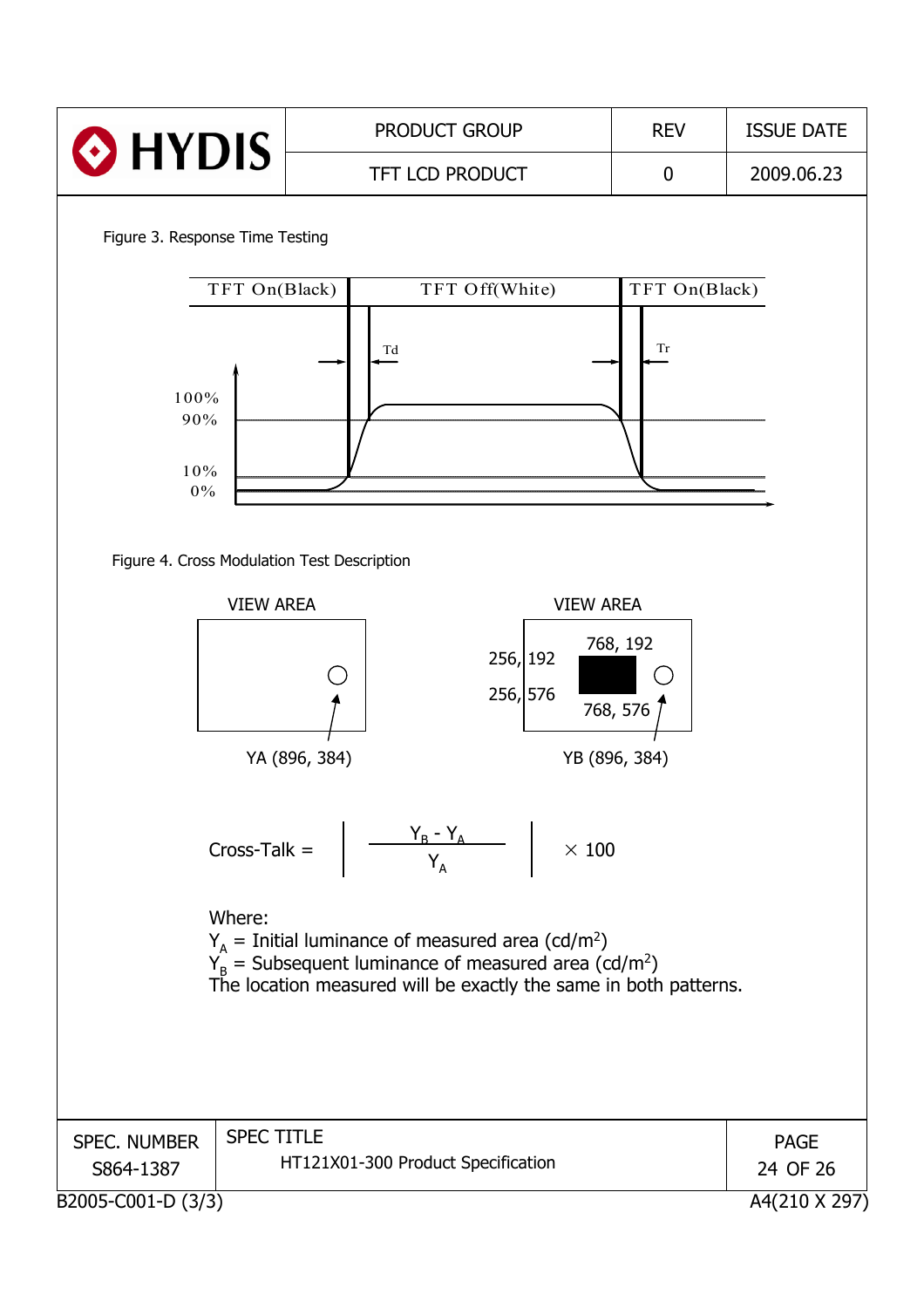